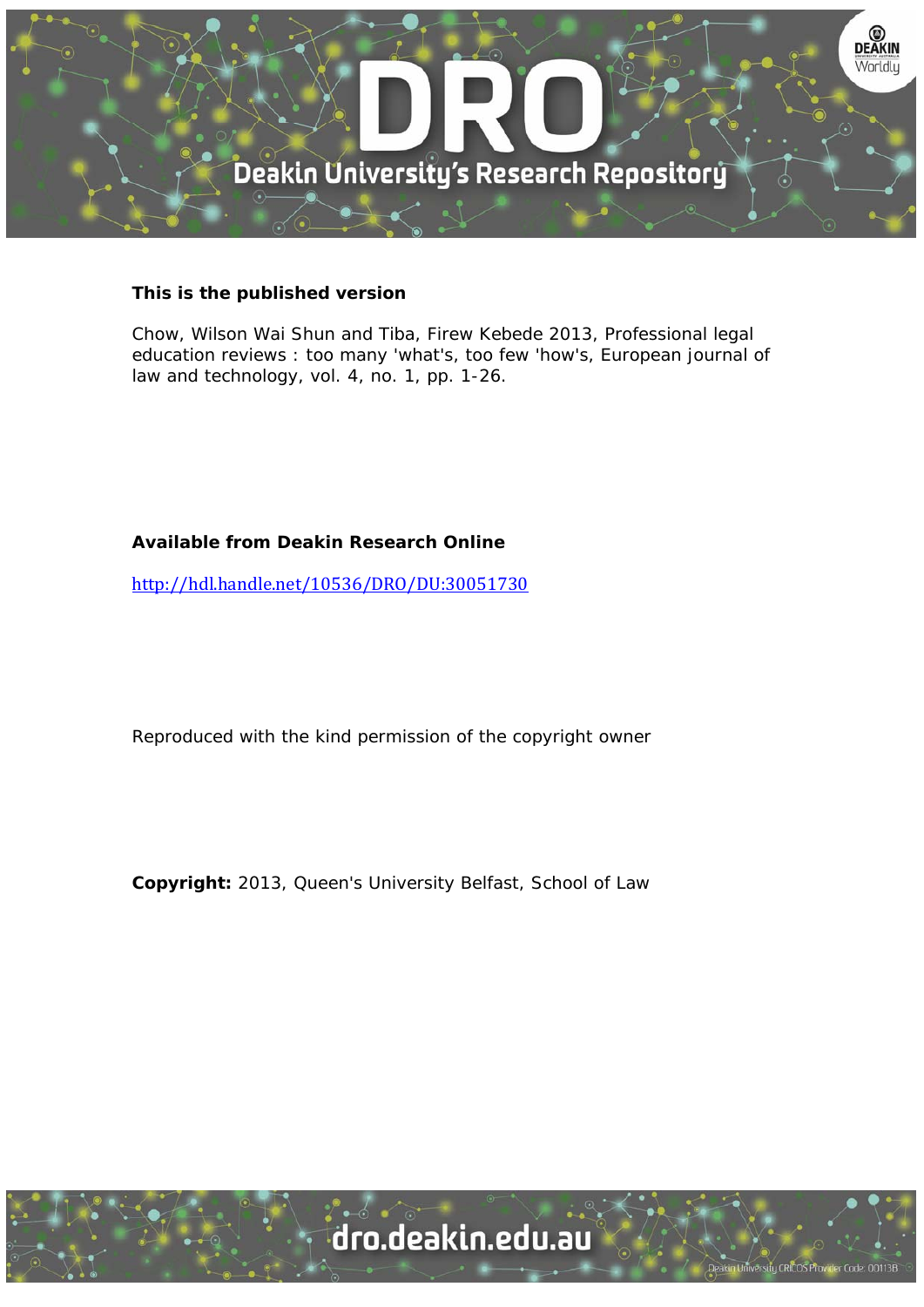# **Professional Legal Education Reviews: Too Many 'What's, Too Few 'How's**

Wilson W S Chow [1] and Firew Tiba [2]

Cite as: Chow, W. W. S. , Tiba, F., 'Too Many 'What's, Too Few 'How's', European Journal of Law and Technology, Vol. 4, No. 1, 2013

## **ABSTRACT**

Former colonies of the British Empire, Hong Kong and Australia inherited the common law system and the basic structure of legal education and training from England and Wales and remain the closest siblings in terms of proximity in distance and the high degree of similarity between their respective frameworks for legal education and training. This article first summarizes the major reviews of legal education and training in these three jurisdictions: England and Wales, Australia and Hong Kong over the last four decades and argues that while these reviews are keen on investigating 'what' is lacking in the curriculum and 'what' needs to be changed to equip graduates for the challenges of the day, they do not seem to have shown the same level of enthusiasm in identifying 'how' the intended outcomes prescribed can be achieved. Nevertheless, law schools in these jurisdictions recently began to tap on, and combine with the improved classroom pedagogy, clinical legal education and internship, innovative teaching tools and solutions in an attempt to deliver more enhanced learning experience to students. The article examines the role ascribed to technology in legal education and training with a particular reference to SimPLE, a e-learning platform developed in England and Wales which has been put to use in Australia as well, and the reform initiatives taken, and planned to be taken, by the Department of Professional Legal Education at the University of Hong Kong in its Postgraduate Certificate in Laws programme. This article concludes by pointing out the importance of collaboration among stakeholders including teachers, university administration and the legal profession in effecting a more active role of technology in legal education and training of today.

# **1. INTRODUCTION**

The legal profession and other stakeholders call for reviews of legal education and training for want of a system that better produces lawyers who are up to the challenges of the day. The focus of such reviews, as shown in the cases in England and Wales, Australia and Hong Kong, has tended to be more on the content of the programme and who should teach. Stakeholders have an interest in what should be included in the curriculum and what graduates should know after graduation. Recent reviews have put increasing emphasis on pedagogical issues such as problem-solving, active learning and student-centred learning. Little, if any, attention has been given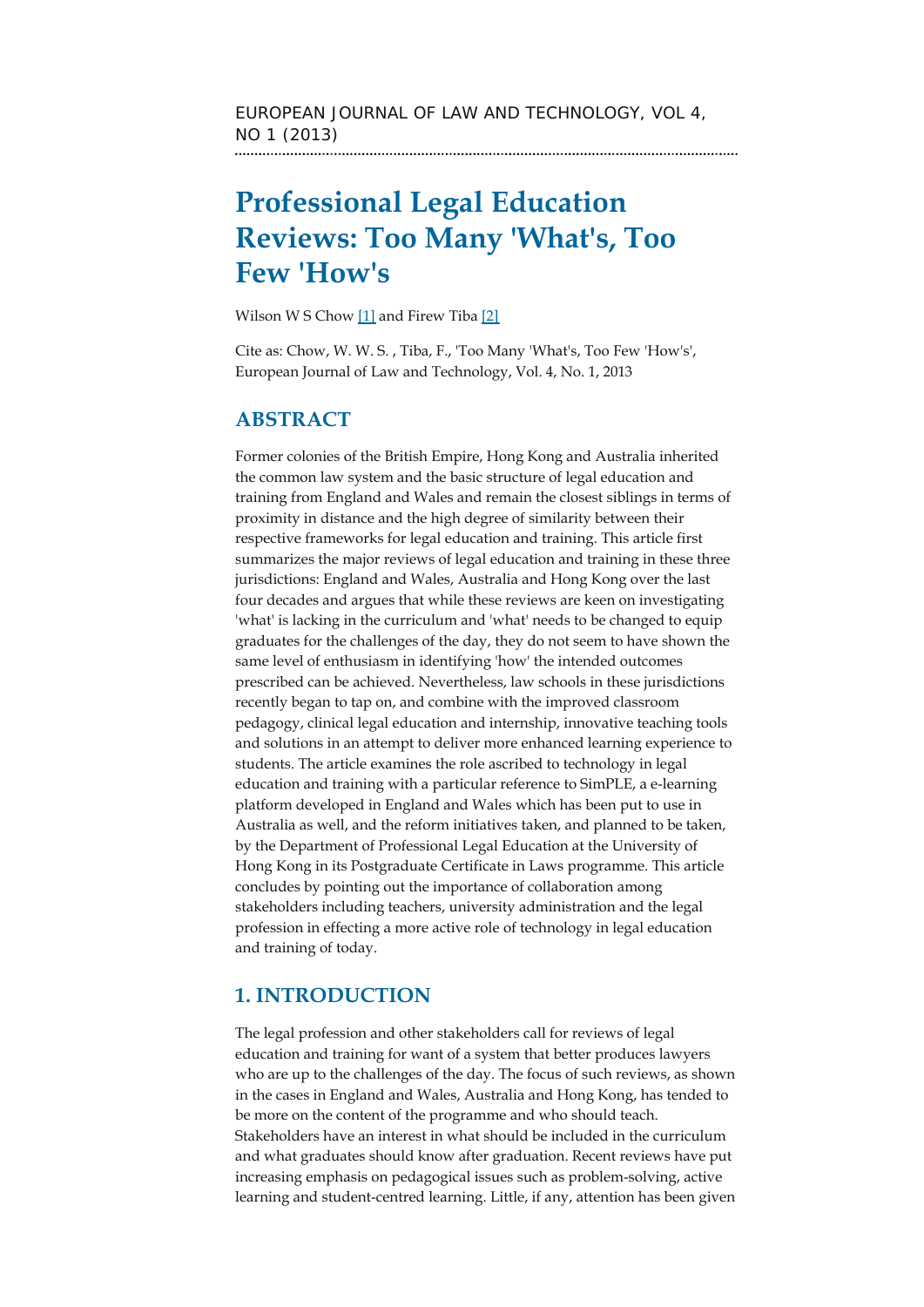to how students could be motivated and further assisted in their learning. The consultants of the Hong Kong review a decade ago might have had this in mind when they recommended employment of innovative teaching methods and inclusion of some distance learning approaches. [3] However, they gave little or no examples as to how these could be achieved. Particularly in this modern world of technology, the question of how best technology can be used to facilitate learning the law and lawyering skills should not be overlooked. Professional bodies have largely been silent about the role that technology can play in enhancing learning and training to prospective legal trainees.

This article sketches out the landmark reviews of modern legal education and training in England and Wales, Australia and Hong Kong. It then describes and evaluates the reform initiatives taken by the Department of Professional Legal Education at the University of Hong Kong in its Postgraduate Certificate in Laws programme (HKU PCLL) after the Hong Kong review. It continues to explain and examine the role ascribed to technology in legal education reform and development recently, with a particular reference to SimPLE, an e-learning platform developed in England and Wales, and a recent pilot survey on UK students' opinion towards it, which shed lights on the way forward for the HKU PCLL. The article concludes by listing out factors that are expected to be relevant to the success in the new venture undertaken by the HKU PCLL, one of which probably will be the stand taken by the regulators, particularly the legal profession.

### **2. LANDMARK LEGAL EDUCATION AND TRAINING REVIEWS**

#### 2.1 REVIEWS IN ENGLAND AND WALES

The Ormrod Report is frequently quoted as the starting point for reform for English legal education in the modern period.  $[4]$  [5] It served a 'turning point in the history of legal education' despite certain deficiencies in the Report itself. [6] Its impact has extended beyond the territory of the UK and influenced legal education reforms in its colonies including Hong Kong [see below]. Among other things, an important recommendation of the Report was the separation of legal education into three stages: the academic, professional and continuing education or training stages, which remains the case in many common law jurisdictions. Following the Ormrod report, a number of reviews were undertaken from the 1970s until recently to modify the content of legal education and training in England and Wales. The Benson Report in 1979, for example, called for a fundamental reform of the teaching methods and examination style to discourage cramming on the part of students, as 'vocational training should be more than an exercise in memorising facts'. [7] [8] In the late 1980s, the Marre Report recommended that the vocational stage should focus on teaching practical skills by using modern teaching and examining methods. [9] [10] Following through from these recommendations there have been major changes to the vocational stage of legal education with a greater emphasis on practical skills. These occurred with the introduction of the Bar Vocational Course (in substitution for the old Bar Final Examination) in 1989 and the Legal Practice Course (to replace the old Law Society Final Examination) for solicitors sanctioned in 1990 with its first cohort of students in September 1993.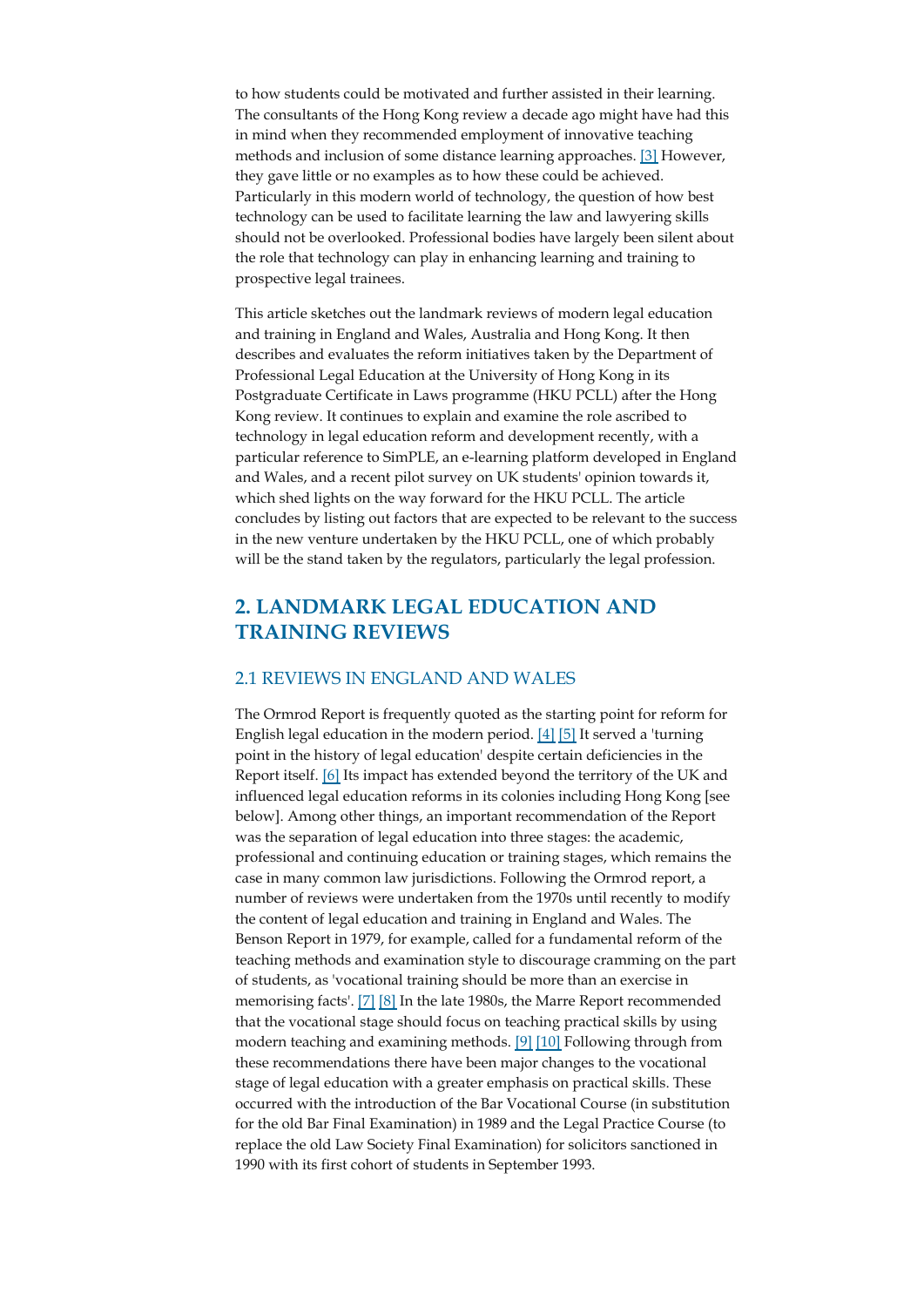Among the reports of the Lord Chancellor's Advisory Committee on Legal Education and Conduct in mid to late 1990s, the one in 1996 proposed a number of significant changes to legal education with a partial fusing of the training of barristers and solicitors in a common stage vocational course and a general statement of the aims of legal education and training comprising five key elements including (1) intellectual integrity and independence of mind; (2) core knowledge; (3) contextual knowledge; (4) legal values; and (5) professional skills. [11] In 2001 the Law Society initiated the Training Framework Review. Three consultation papers were published - in July 2001, September 2003 and March 2005 respectively. After further review and modification, in May 2006, the then Education and Training sub-committee of the Law Society's Regulation Board, currently known as the Education and Training Unit of the Solicitors Regulation Authority (SRA), agreed a detailed framework within which providers should design Legal Practice Courses (LPC) and within which the SRA would authorize and monitor them. [12] The new LPC, available from September 2009 and mandatory from 2011, was finally announced in March 2008. The new structure allows students flexibility over when the elective subjects can be completed. They are able to undertake the vocational electives during or after some work experience in the training contract or work-based learning and pursue practice-specific electives. [13]

The current Legal Education and Training Review, jointly undertaken by the SRA, the Bar Standards Board (BSB) and the Institute of Legal Executives Professional Standards (IPS) and intended to be the most substantial review since the Ormrod Report, commenced in June 2011. An independent research team was appointed and seven research questions were set to guide the research. [14] While the exercise is said to be largely concerned with the review of the regulatory aspects of legal education, its draft literature review seems to have given some insight and pointed to, more than tangentially, a newer direction in terms of delivery of legal education and training (see Conclusion below). Up to the end of November 2012, five briefing papers, three discussion papers and two headline findings have been published. Its final report is scheduled to be submitted by the end of December 2012 and published in January 2013, after the deadline for submission of this article.

#### 2.2 REVIEWS IN AUSTRALIA

After the Martin Report 1964 which laid down the foundation for contemporary tertiary education, and specifically legal education, in Australia, the Pearce Report 1987 is often cited as the major milestone in legal education reform in Australia, despite earlier attempts such as the often overlooked 'Report on Legal Education in Australia Universities - Australasian Universities Law Schools Associations July 1977'. [15] The Report was initiated in 1985 under the leadership of Professor Dennis Pearce to assess the practices and performance of Australian law schools. [16] The Pearce Report, among others, recommended that law schools examine the adequacy of their attention to theoretical and critical perspectives and a standing curriculum committee be part of the management structure of all law schools. [17] Australia being a federation, the rules of admission vary between states and territories. A Consultative Committee of State and Territory Law Admitting Authorities, chaired by Justice LJ Priestley, released a Discussion Paper on Uniform Admission Requirements in 1992. The paper specified eleven broad areas of knowledge in which applicants for admission would need to demonstrate basic knowledge and competence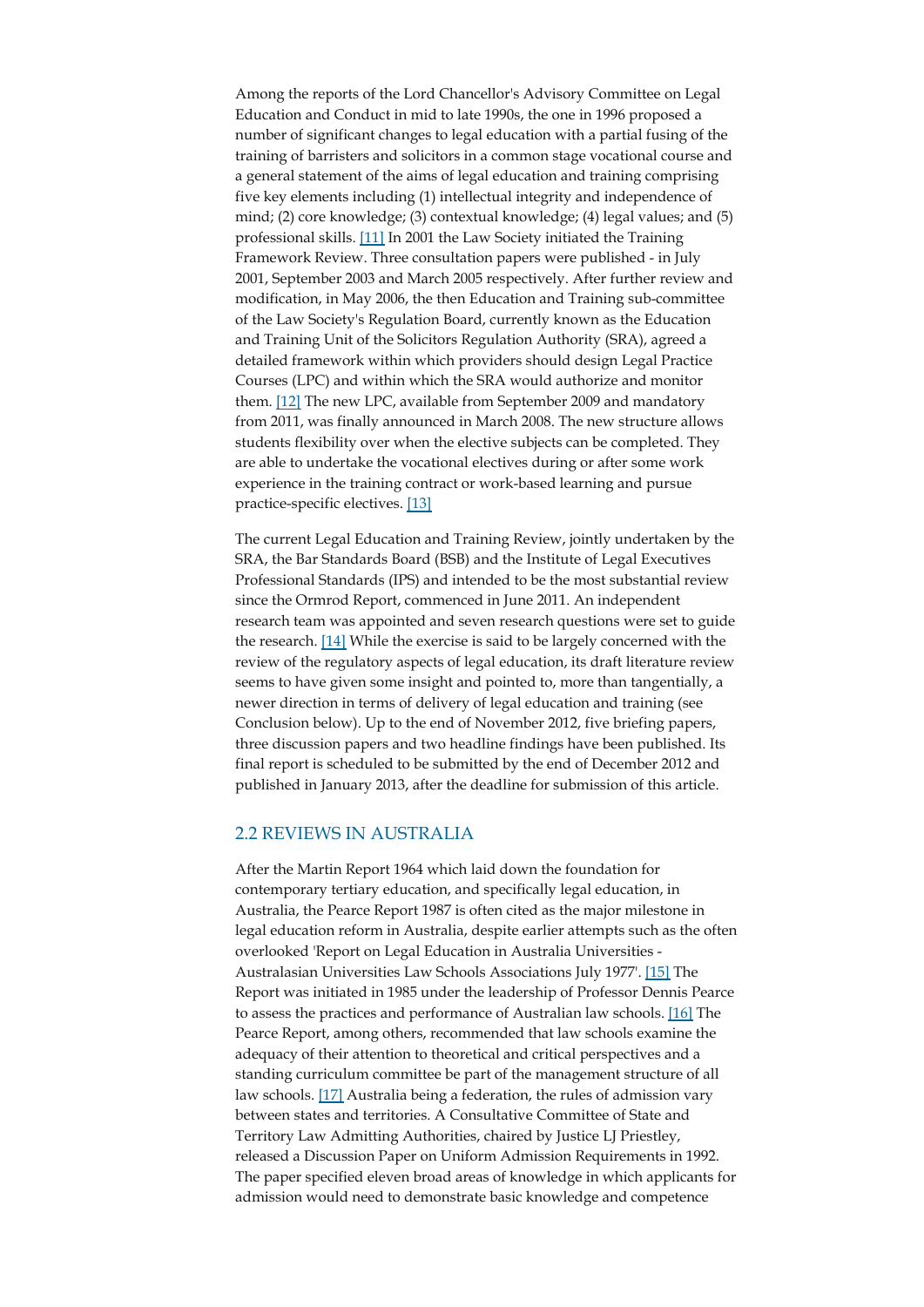known as the Priestley Eleven: Criminal Law and Procedure; Torts; Contract; Property (including Torrens System Land); Equity (including Trusts); Administrative Law; Federal and State Constitutional Law; Civil Procedure; Evidence; Company Law; Professional Conduct (including basic Trust Accounting). [18] A minor change was introduced in 2008 to remove the requirement that Trust Accounting be studied as part of an academic (as opposed to practical) course and the present description for Ethics and Professional Responsibility was inserted. [19]

In addition to academic legal education, New South Wales, Tasmania, Victoria and Australian Capital Territory first decided to commence practical legal training in 1972. [20] In 1976, South Australia followed suit and Queensland was the last to do so in 1978. [21] Among a dozen approved providers, Practical Legal Training programmes may be up to 30 weeks in duration and are available on full-time, part-time and online modes, occasionally with professional placement. [22] One also notices that practical legal trainings are offered both within a university and vocational institutions. Of late, the focus of reform in Australia is directed at reforming the whole legal profession to bring about uniformity of regulation within the federation even though harmonised legislation has been introduced in all states and territories except South Australia. [23] The objectives of national legal profession reforms include:

- providing and promoting national consistency in the law applying to the Australian legal profession;
- enhancing the protection of clients of law practices and the protection of the public generally; and
- ensuring lawyers are competent and maintain high ethical and professional standards in the provision of legal services. [24]

Despite its yet broad and general terms, there is little doubt that the proposed professional reform will lead to flurry of activities on the part of legal education providers to reorganize their programmes.

#### 2.3 THE REVIEW IN HONG KONG

Legal education and training in Hong Kong resembles largely that of England and Wales. It reflects the history of English legal education and its mix of training through traineeship and university education. [25] Undergraduate legal education has been provided at HKU since 1969, which was developed simultaneously with the deliberations of the Ormrod Committee. [26] A graduate of another discipline may now pursue the degree of Juris Doctor (JD) with any one of the law schools in Hong Kong. The practical and professional stage is undertaken by a year of postgraduate study leading to the award of the Postgraduate Certificate in Laws (PCLL). PCLL is provided exclusively by law schools within Hong Kong universities and is offered not only to local LLB (and now also JD) graduates but also to those who have completed a recognized external programme or obtained an LLB or any other qualifying degree at an overseas university. [27] On completion of the PCLL, graduates will have to undertake on-the-job training either as trainee solicitors (two years) or as pupil barristers (twelve months) before fully qualified.

For almost 30 years, there had not been any formal and comprehensive review of the system of legal education and training in Hong Kong despite calls for some times. [28] The then Advisory Council on Legal Education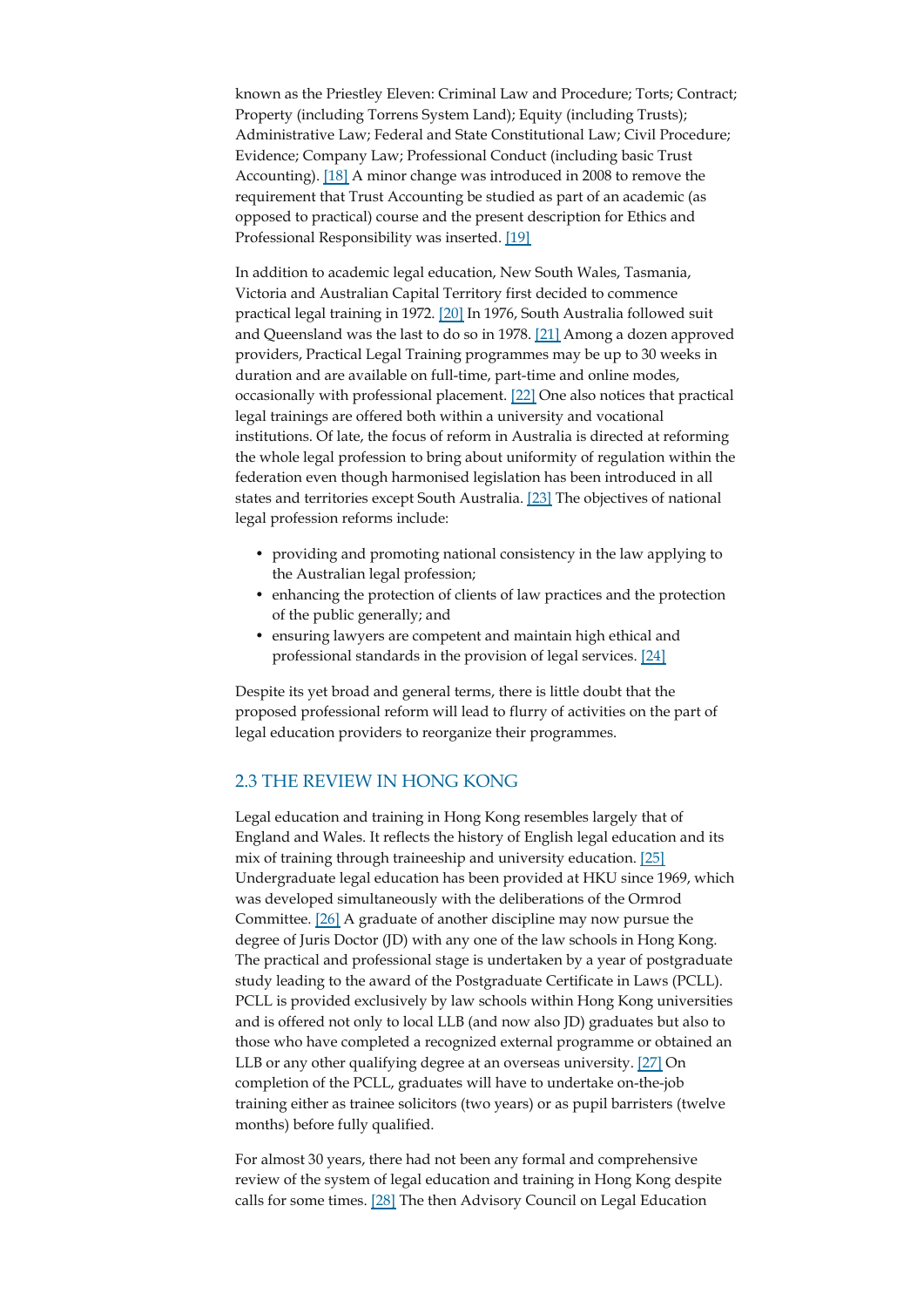(ACLE) in April 1998 eventually recommended to the Chief Executive of the Hong Kong Special Administrative Region, and who agreed, to conduct a full-scale review of legal education in Hong Kong. Two Australian consultants were appointed and the review was carried out during their visits to Hong Kong, once in each year of 2000 and 2001. [29] A consultation paper was published, between the two visits, in September 2000. The final report was published in August 2001. The full report is over 360 pages long with another 60 pages of appendices. A total of 160 recommendations were made. [30] Appendix I contains a table in which the recommendations are categorised into different aspects with the number of recommendations relevant to each aspect recorded. Again, similar to the relative indifference in identifying teaching tools and solutions in the reviews in England and Wales and Australia, only 13 out of a total of 160 recommendations touch upon teaching and learning. [31] For examples, to encourage and reward active participation in class, the consultants recommended students' participation as part of the assessment scheme of each subject. [32] The role of teachers should become not so much as providers of information but as stimulators, facilitators and modellers of analytical, critical, creative and deep thinking. [33] Introduction of a legal clinic was also highlighted. [34]

So far as the vocational stage is concerned, the consultants recommended replacing the PCLL with an intensive Legal Practice Course of four months which would take the form of solely practical training that is training in transactions and skills, within a strong ethical context. [35] Regarding teaching and learning methods, the only recommendation is that innovative methods should be employed, including learning-by-doing and the inclusion of some distance learning approaches. [36] Not all the recommendations in the Report were adopted. In particular, PCLL providers 'survive' the turmoil. Meanwhile, the two professional bodies, the Bar Association and the Law Society, set benchmarks for the PCLL. In their written guidelines, both bodies focus on the scope of training PCLL needs to provide, such as practical training in transactions and skills within a strong ethical context, without again spending much length in identifying methods and solutions for achieving these goals. In the Law Society's benchmarks released in April 2002, there is only a paragraph on teaching and learning methods. Apart from probably summarizing what the consultants have recommended, the Law Society suggests methods such as simulated practice, small group work, demonstration, video feedback and case scenarios. Yet, the discussion of possible choices of educational tools and solutions pertaining to these suggestions is lacking.

### **3. BRIDGING THE GAP: FROM 'WHAT TO TEACH' TO 'HOW TO LEARN'**

So many of the reports and recommendations, but what changes have been brought to the actual teaching and learning of law? The call for legal education reform seems to gravitate toward the conclusion that students are not sufficiently prepared to enter into the legal profession. However, such review exercises, as seen above, are often short on providing answers to how legal education and training can be better delivered to equip students. The increasing number of reports averring that legal education should lead to producing lawyers who can hit the ground running with specified sets of skills and required level of professionalism will not help much. One may argue that reviewers should not dictate how educators devise their programme. However, as Molly O'Brien observes: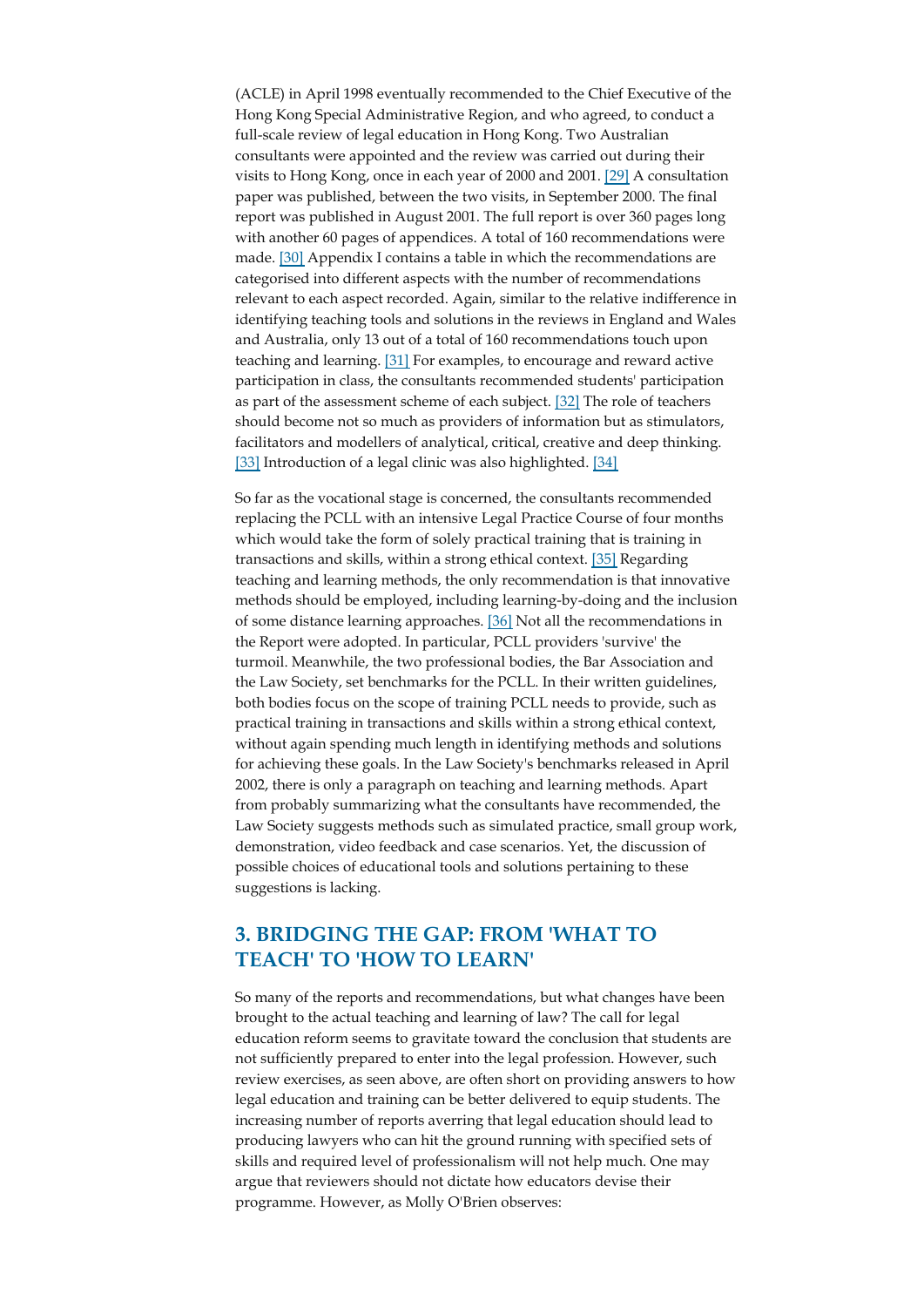'Many legal educators have engaged in thoughtful analysis and explication of what needs to be changed in the law school curriculum…… The 'how to' aspect of legal curricular reform is generally only revealed by implication.' [37]

#### 3.1 THE DALE'S CONE OF EXPERIENCE



*Figure One. Source: Dale, E. (1969) Audiovisual Methods in Teaching (3rd edition), p. 107*

Edgar Dale's 'the Cone of Experience' (Figure One) seeks to hierarchically rank learning experiences from the apex to the bottom of the Cone in terms of greater concreteness. [38] It is right to say that those various activities should not be treated as discrete and isolated. There could well be 'a balanced combination, based on content, teacher background knowledge, resources, and student characteristics' which 'is likely to be most effective'. [39] Direct purposeful experience, in our view, is equivalent to 'doing the real thing', and occupies the most privileged position in the Cone, followed by contrived experiences, which in our view is equivalent to simulations. Both require the learners to 'do the thing' either in real life or through simulated case studies and exercises. [40] While learning activities remain varied and can take different forms and combinations, 'doing the real thing' and 'simulations' have been, and will continue to be, cornerstones for curriculum design, particularly in professional schools. [41]

#### 3.2 THE (US) CARNEGIE REPORT 2007

The Carnegie Report states:

'Unlike other professional education, most notably medical school, legal education typically pays relatively little attention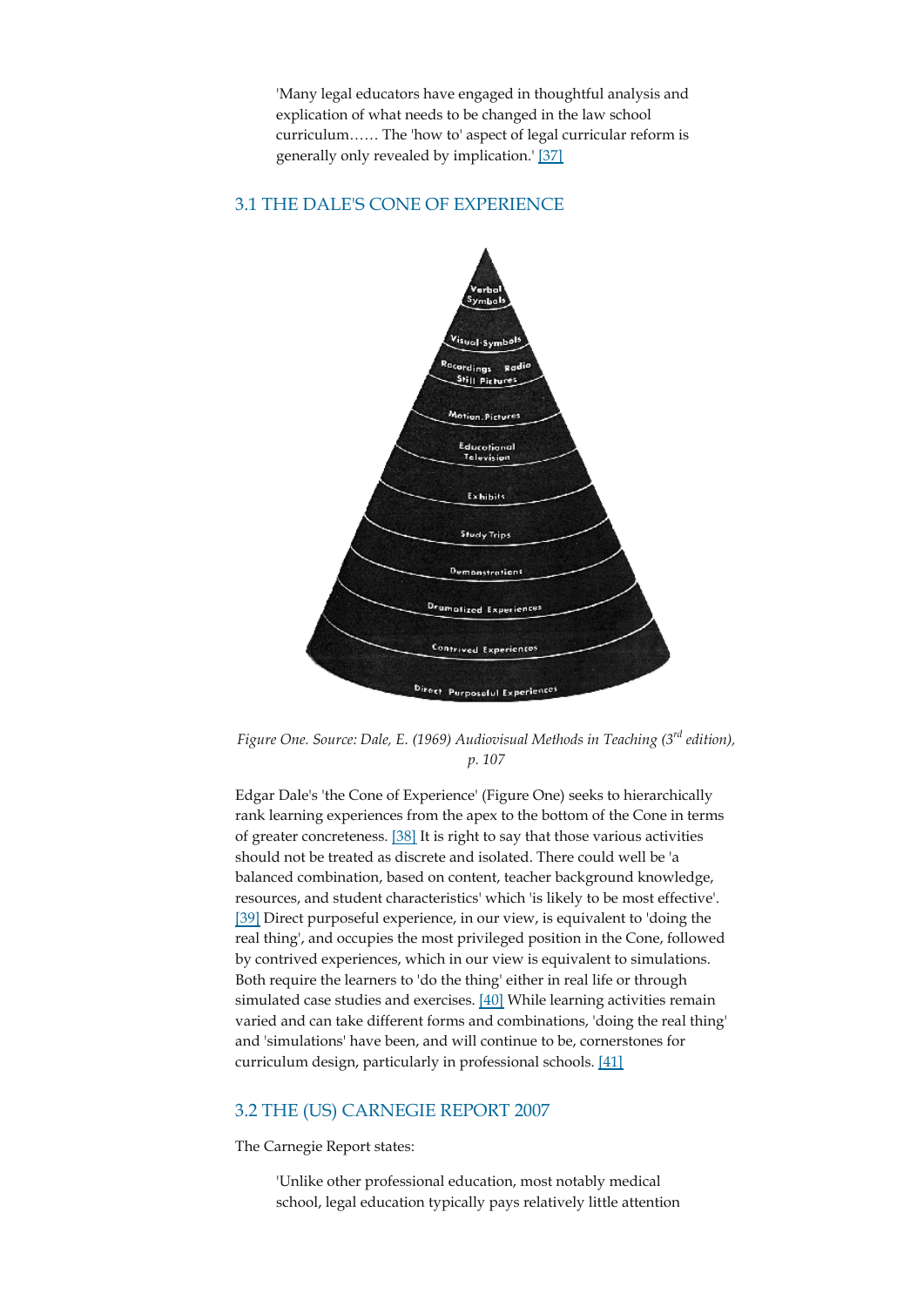to direct training in professional practice. The result is to prolong and reinforce the habits of thinking like a student rather than an apprentice practitioner, conveying the impression that lawyers are more like competitive scholars than attorneys engaged with the problems of clients.' [42]

A standard medical programme requires satisfactory completion of housemanship during the final year. As does the training of a dentist, a nurse or a teacher, although the practical element of each programme may bear a different name and may not be placed in the year immediately before the entry point to the profession. The two medical schools in Hong Kong provide housemanships via their linked hospitals to every medical student. The case is the same for the Faculty of Dentistry, the Faculty of Education and the School of Nursing at HKU. This report seems to suggest that better legal training can be offered in a setting that replicates the old apprenticeship style training, where pupils learned the law by doing.

#### 3.3 DOING THINGS IN REAL LIFE

#### **3.3.1 INTERNSHIPS**

The three law schools in Hong Kong consider, rightly or wrongly that, learning the law may not solely and necessarily lead to a career as a lawyer in private practice. Internship, practicum or placement has therefore never been made compulsory. Indeed practically, it would be difficult, if not impossible, for the HKU Faculty of Law to replicate what the Carnegie Report advocates by arranging internships for all its final year undergraduate law students even though it has by far the largest alumni network and the longest history among the three. There are no fewer than 150 final year law undergraduates each year from either the single law degree or the various double degrees in conjunction with law at HKU. On the other hand, in terms of composition by reference to practice environment in 2009, 323 (44 per cent) law firms were sole proprietorships while 329 (45 per cent) had between two to five partners. [43] Only six law firms (one per cent) had partners of 20 or above. [44] As at 4 December 2012, among 805 registered law firms in Hong Kong, over 77 per cent of them are sole proprietorships or with no more than two partners. [45] Of all the sole practitioners, a significant number of them do not even employ any other legally qualified persons. [46] Thus, not all of them have trainees and apart from a few major international law firms, the number of traineeships in each firm is usually rather limited, let alone that of internships. The opportunity for internships was once thought to have even been endangered by the introduction of the statutory minimum wage since an exemption for student interns during a period of exempt student employment is not unconditional. [47]

Ensuring sufficient number of internships for PCLL students is even less likely. The three PCLL programmes are not only for law graduates of the three local law schools. In fact, competition for places to read the PCLL is open to law graduates from other parts of the common law world, either as returnees from overseas or via external programmes in Hong Kong. The total number of applications received by the three PCLL providers in recent years has been around 3,000 each year, whereas the success rate has just been about one in six. Finding and matching internships for 500 PCLL students each year is an insurmountable task. Many PCLL applicants will have already secured a training contract by the time they file their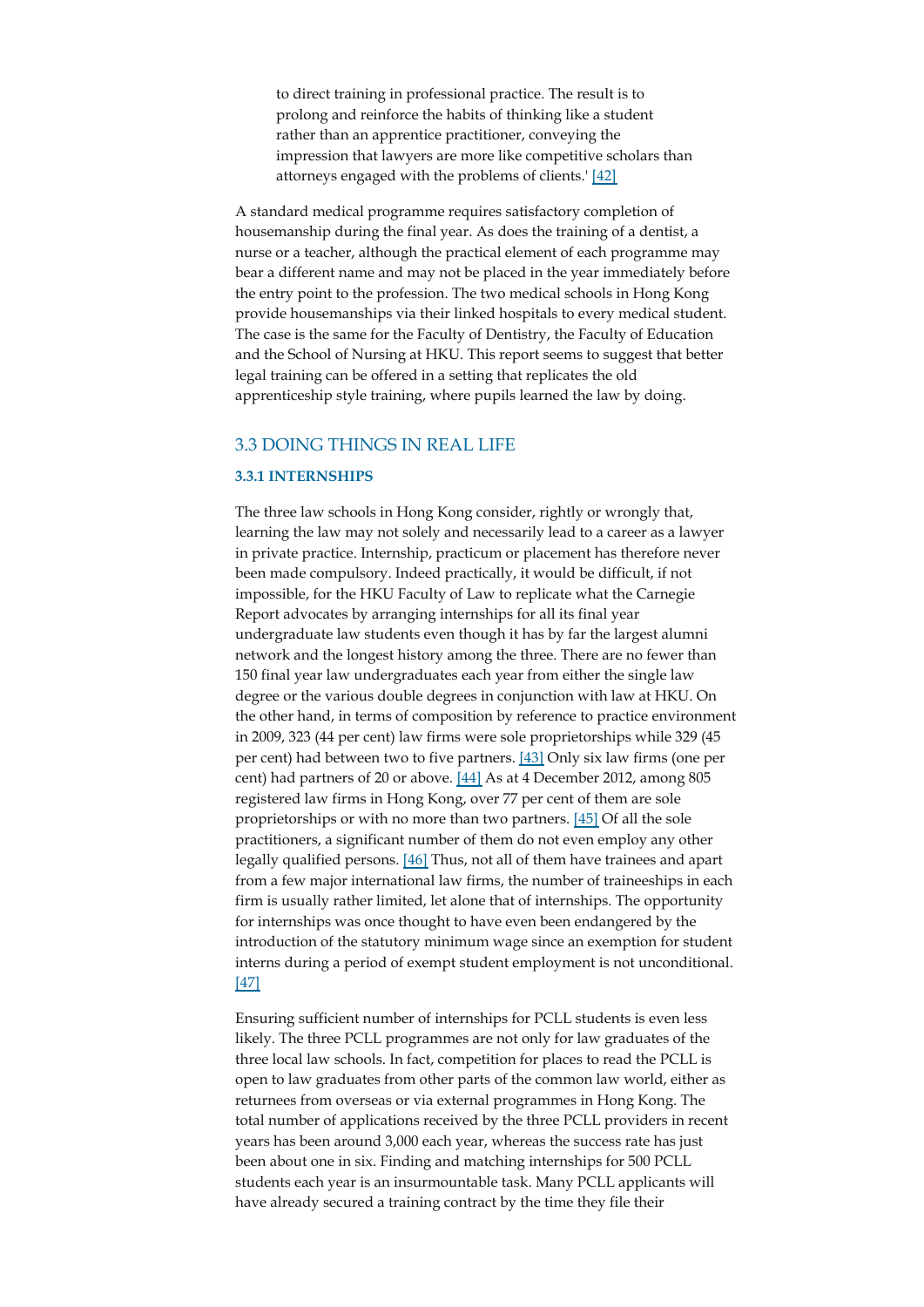applications. Indeed it is common for the major law firms to recruit trainees while the latter are still in their penultimate year of the academic legal studies. However the outcome of the PCLL admission cannot be dictated by this factor and it has been resolved that PCLL places must be allocated to applicants on the basis of merit. Inevitably at least a small number of applicants who have already secured a contract have been denied a place. Even if all of them were admitted to the programme, the number of internships required would not necessarily go down to a manageable threshold. On top of that, it may not be administratively easier to handle internships for all other successful PCLL applicants who are yet to have a contract. Furthermore, HKU runs a part-time PCLL to ensure fair access to professional legal education. Some of the part-time students may have had a full-time job and consider law as their second career. Making internships compulsory for them may be perceived as an unnecessary hurdle set against a policy of fair access.

#### **3.3.2 LAW CLINIC**

Unlike the medical schools which have their own 'teaching' hospitals, Hong Kong, for that matter any other law school, does not have any 'teaching' law firm. The closest resemblance to that perhaps is a law clinic administered and run by a law faculty. Probably long overdue, the Faculty of Law at HKU launched the Clinical Legal Education (CLE) course, the first of its kind in the territory, in January 2010 as a credit bearing course for its law students. The General Stream of the CLE course operates the Free Legal Advice Scheme (FLAS) on campus in which students in pairs take instructions from the client at an interview session and submit a case summary and legal research memo to the duty lawyer. They may need to attend follow-up session(s) with the lawyer and must be present at the advice session when the lawyer gives the preliminary legal advice. In parallel, the Specialised Stream jointly run with the Hong Kong Refugee Advice Centre offers general advice and legal assistance to asylum seekers and refugees in Hong Kong in relation to their applications for refugee status with the United Nations High Commissioner for Refugees. The CLE course generally and the two streams have been very well received. A prospective employer commented:

'If we had two otherwise equal applicants, but one had engaged in a clinic, they would not be equal applicants. The one who had taken the clinic is a better candidate.'[48]

A student participant reflected on his learning experience in the clinic and wrote that he had learnt practical skills of:

'… keeping paper records of every single detail of a case; the art of communication with teammates, supervisors, teachers, clients, observer students and duty lawyers; and offering practical solutions to clients' needs, not only advising on how legal issues are likely to be dealt with in courts.'

Another student treasured most the opportunity to learn and practise what she had learnt at the same time which equipped her with the necessary knowledge and ability to help clients.

However, the CLE course started on a modest scale with just a small number of students although the total number of cases taken up and handled during the academic year 2011/12 was 75 and a wide variety of cases including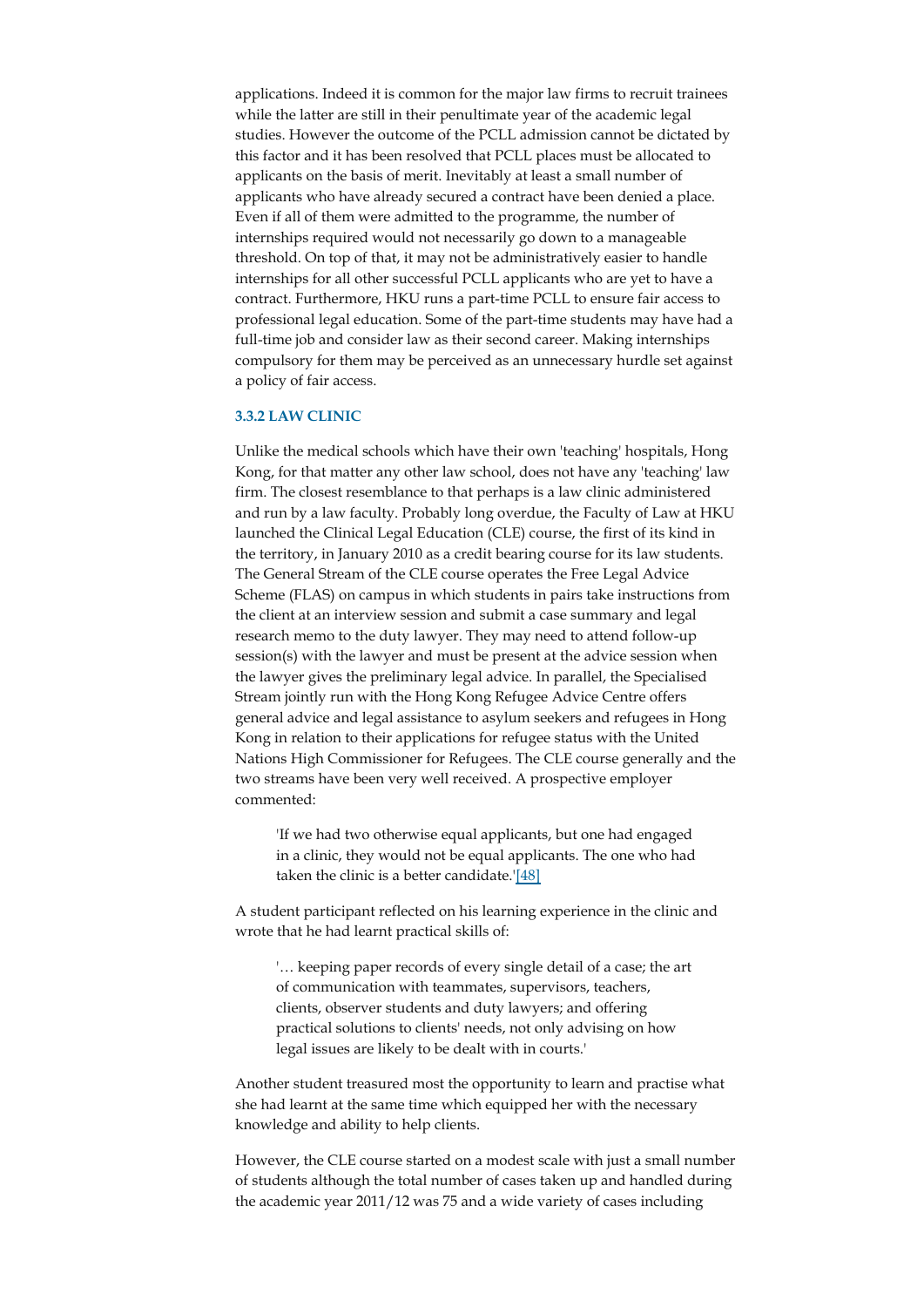matrimonial, personal injuries, land and probate disputes, criminal litigation, contractual disputes and other matters such as water leakage, jurisdictional dispute and defamation have been dealt with. Further expansion of the CLE course requires additional human resources and perhaps, the backing of the professional bodies and in particular the Law Society of Hong Kong because, curiously, they have been sceptical about the idea since it was first brought up by the Faculty. After much time and effort spent on negotiation, a mutually agreeable model as it currently stands came about with much give than take. While both internships and clinical course can provide opportunities of doing the thing in real life for law students, the limited availability in internship places and the low scalability of the law clinic in Hong Kong pose significant constraints to the size of beneficiary in these initiatives.

### 3.4 SIMULATE THE REAL THING IN CLASSROOM BY CURRICULUM ADAPTATION

During the process of the Training Framework Review, some City firms and large regional firms in London had already partnered with LPC providers to adapt courses to City/commercial practice. [49] Under the new LPC, providers enjoy considerable freedom to work with firms and design tailored LPCs. The development in Hong Kong has, however, not gone that far. At all times, the HKU PCLL has adopted a mix of learning methodologies including, more frequently in the past, prescribed reading and lecturing, tutorials and occasionally, watching video demonstrations and scheduled court visits. The relative weight and hence time allocated to each of those methods have, however, changed over the years. Consequential to the consultants' report of the Hong Kong review and the benchmark documents by the two branches of legal profession in Hong Kong, HKU PCLL curriculum had undergone a major reform since September 2002 and took its current form ("the new PCLL") in 2008. In addition to the structural changes in the curriculum, the new PCLL puts more emphasis on transactional knowledge and lawyering skills with its aim to train students in knowing legal practice rather than mere knowing the law. [50] Case files are being used more frequently across different subject areas. Knowledge is enforced in a number of other ways than lecturing such as quizzes (sometimes web-based), guided research and even through performing the skills exercises. On the other hand, skill learning in the HKU PCLL follows the basic format of first, presentation of skill theory followed by skill demonstration; analysis of demonstration; practice; feedback; and debriefing. [51]

An interim evaluation of the extent to which graduates understood the objectives of the new PCLL and how well they thought particular parts and aspects of the programme had contributed to realizing these objectives was undertaken in 2006, four years after the initial form of the new PCLL was launched. [52] Responses from students to the survey revealed a general level of satisfaction with the reformed programme, and high levels of satisfaction with some of the courses. Some of the further reform measures did coincide with what students would like to have seen. Another informal survey conducted by the Department in 2009, immediately after the first academic year in which the completely reformed HKU PCLL found that, while students found a problem-based learning style and the use of programmed instructions in small group learning useful and enjoyable, in general, however, they still encountered difficulties in making the transition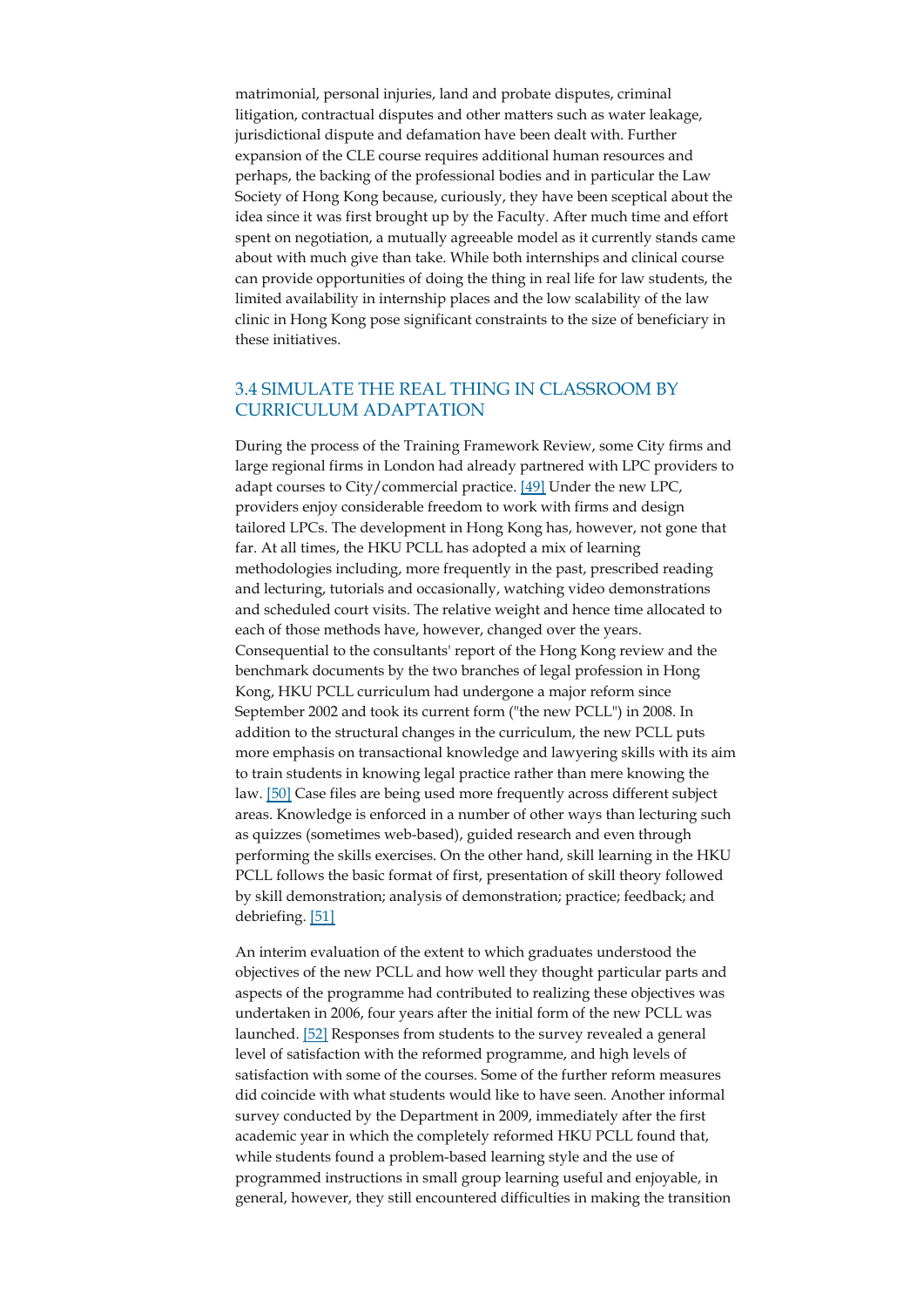from the undergraduate to the professional stage of study. [53] Specifically, students found it difficult to practically apply the legal knowledge which they learnt from their undergraduate studies to solve legal problems. That also requires a change of student mind-set from studying about the law to applying the law in practice, which has shown not to be easy. [54]In a less perfect world where arranging internships and running the clinical course are subject to constraints and that simulating the real thing in classroom cannot address all problems, the HKU PCLL is determined to investigate if there is a hybrid between, in Dale's terms, 'simulation' and 'doing the real thing'. It is being done by drawing from the experience of other law schools, particularly in England and Wales, Australia and the United States, which have recently applied information technology to revolutionize their pedagogies in legal education.

## **4. DOING THE REAL THING IN A VIRTUAL LEARNING ENVIRONMENT (VLE)**

### 4.1 ADVANCEMENT AND USE OF TECHNOLOGY IN LEGAL EDUCATION

Things have changed since 2001 when Honey contended that the 'e-learning industry is overselling its merits and not focusing appropriately on the learner's needs.'[55] For instance, internet bandwidth is no longer an issue in places like Hong Kong. Furthermore, segments of e-learning techniques are more advanced and cannot be referred to as e-reading where it simply 'regurgitates pages of text culled from books and classroom courses.' [56] The most appealing use of technology to assist learning is one that provides a virtual environment for simulation closest to reality. While the use of simulation in legal education has been with us for a long time, albeit in different forms, particularly in relation to training oral skills, what is attracting attention is the use of e-technology to boost simulation activities in learning other lawyering and professional skills. [57] [58] In this regard, the Simulated Professional Learning Environment (SimPLE) trialled by a consortium of five UK Law Schools is one of the pioneers. [59] The participants had reported very favourable outcomes. [60] SimPLE has also been adopted and integrated by the Australian National University with a Learning Management System (Moodle), an E-portfolio System (Mahara) and other learning technologies to create an Integrated Learning Environment (ILE) in its Graduate Diploma in Legal Practice (GDLP). [61] [62]

Another contender is Second Life, an online virtual world developed and launched by Linden Lab on 23 June 2003. [63] [64] The Berkman Centre for Internet and Society at Harvard Law School is one of the law schools to have staked a claim to a portion of the virtual world to run courses in its extension program. [65] Another example that integrates Second Life into the teaching of law can be found in Legal Ethics Paper at Queensland University of Technology, in which Second Life is introduced to facilitate a problemsolving approach based on real-world-type contexts. [66] Likewise, the University of Western Australia reports an encouraging feedback obtained from students who participated in a pilot virtual moot court using Second Life. [67] The same has also been used in other professions and examples include the Mayo Clinic in the United States, the Medical School of the Imperial College, London and nursing education in Glasgow Caledonian University. [68][69] [70] In Hong Kong, the Polytechnic University of Hong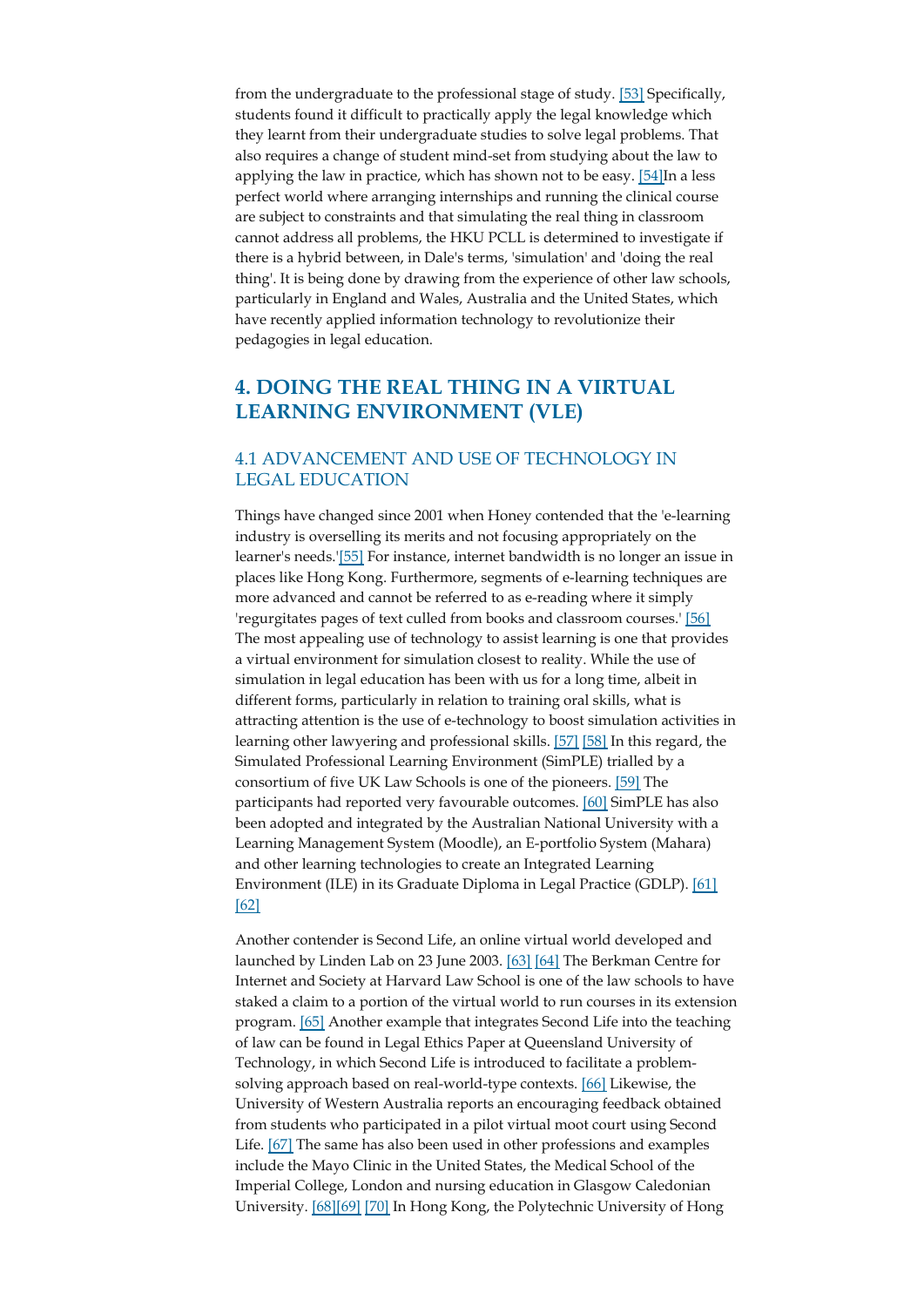Kong (PolyU) has been using 3-D on a Second Life platform to create a virtual campus. [71] Thus far, although more than 15 courses have tried it, none of them are law courses. [72] Second Life platform had once been in use for second language learning and visual studies and design in Lingnan University. [73] Between the two, SimPLE is preferred, the major reason being that it is an open source originally developed by a consortium of educational institutions. Another key reason is that students should have direct and personal learning experience, not through an avatar. Although students play the role of a trainee under supervision in a SimPLE project, they act as themselves, bearing the responsibilities and receiving the credits direct.

The use of e-learning technologies at HKU has not been as widespread and advanced as many would like to have seen. It has just completed the process of replacing WebCT with Moodle. Training sessions have been offered and running. No formal study on how the response from teaching staff is has been published. Specifically, the HKU PCLL has and maintains its own student website which remains largely a portal for knowledge, information and communication management and in this sense limited and primitive. [74] Functions such as calendar, group email and discussion board are there but tend to have been under-utilized.

#### 4.2 THE STUDENTS' PERSPECTIVE

#### **4.2.1 STUDENTS GENERALLY**

Students are more ready to take on the challenge. Most university students in Hong Kong nowadays belong to the so called Generations Y (broadly referring to those people born between 1982 and 2003) and Z (born between 2004 to date) are said to be the first generation with complete technology and do not know life without technology). [75] [76] Generation Y students dominate Hong Kong PCLL programs intake and universities are receiving students of Generation Z in the not too distant future.

#### **4.2.2 A PILOT SURVEY OF UK STUDENTS WITH SIMPLE EXPERIENCE**

Further to the SimPLE report, an independent pilot survey has recently been undertaken to evaluate and, to an extent, verify UK students' satisfaction over the use of SimPLE. [77] [78] Responses were collected from a total of 26 students, coming from three different institutions, with experience in SimPLE for at least a semester before the survey. Ten of this group are first year undergraduate students in law and the rest are pursuing their postgraduate diploma leading to professional qualification (equivalent to the PCLL). A general invitation to all students by the researcher was made via the course leaders using SimPLE. All respondents came forward voluntarily. The limitations in this pilot survey are well noted, particularly in light of the small sample size. However, the feedback collected seems still significantly indicative.

The questionnaire comprises three sections. The first section asks for respondents' self-assessment while the second requires them to assess the group they are in as a whole. Each of these sections comprises six statements started off with the phrase 'The simulation platform used in this course has…' to which respondents were invited to choose from a Likert scale of: (a) Strongly disagree; (b) Disagree; (c) Neutral; (d) Agree; and (e) Strongly agree. Questions in the first two sections along with the counts of responses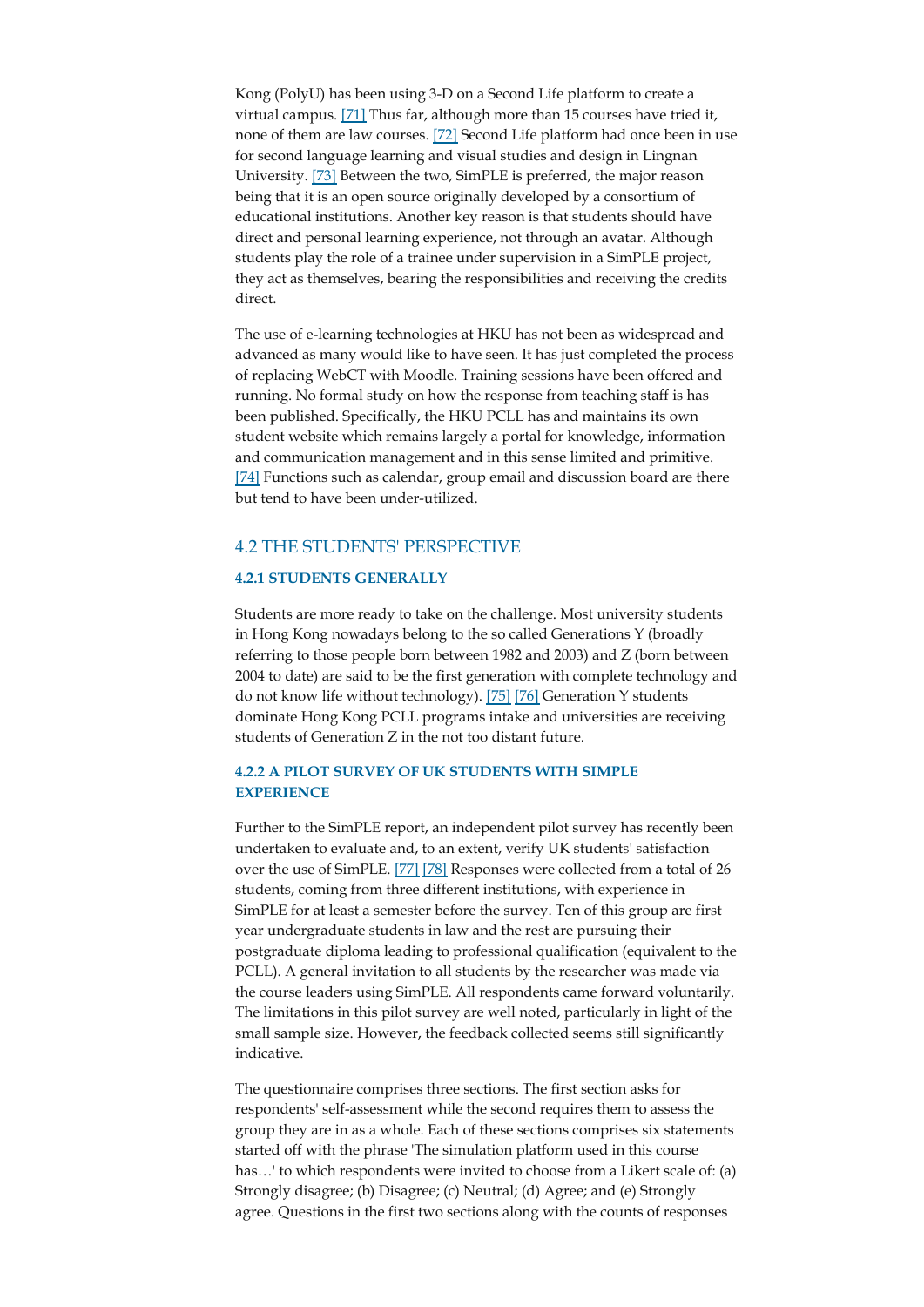to each point on the five-point scale are presented in Appendix II. A preliminary analysis of the data shows that respondents found SimPLE had helped them learn better and their learning more enjoyable. There is also an overwhelming majority of respondents who stated that SimPLE had increased their interaction and collaboration with peers in learning. The last section consists of eight open-ended questions with the last soliciting students' view on whether they would support the use of SimPLE to be extended to all courses of the programme (Appendix III). Explanation, however, is still required. In short, the responses have been evidently positive and encouraging with some individual concerns and suggestions that invite action. Most of those relate to the technical side of the matter and in a few occasions students raised concern over consistency of different tutors when more than one teacher is involved. From the pilot survey, there is little question about the effectiveness of simulation technology in facilitating learning in both the academic and professional stages of legal training. There are also sound theoretical and pedagogical justifications for pursuing such use.

#### 4.3 A PILOT RUN OF SIMPLE AT HKU PCLL

HKU PCLL plans to introduce SimPLE to its students. A pilot run is scheduled to take place from January to March 2013, in four out of ten electives in the HKU PCLL: Commercial Dispute Resolution, Personal Injuries Litigation, Matrimonial Practice and Procedure and Wills, Trusts and Estate Planning. Out of the 2012/13 cohort of 242 full-time PCLL students, 85 per cent of them will be able to experience SimPLE in at least one of those electives. It will be interesting to examine the outcome of this pilot run to see if the students' response may support its use to be extended to other courses or even programmes. It is worthwhile looking into the extent students' perceptions and degree of satisfaction over the learning experience may be different from their counterparts in England and Wales and Australia and, if so, the reasons for such differences. In a longer term, it may also be worthwhile to investigate how well employers and end-users of legal services receive graduates trained with SimPLE.

### **5. CONCLUSION**

Legal education reviews tend to be indifferent in investigating new methods to enhance students' learning. Hence, there has been very little understanding of how increasing use of technology assisted legal simulation to train lawyers in a professional setting is viewed by regulators. Nevertheless, the above account has shown self-reflection and experiments by law schools in England and Wales, Australia and Hong Kong on their programmes, going beyond what is required of them from such reviews. In searching for their tools and solutions, coincidental with the Dale's model, towards educating law students by doing the real thing and doing the thing in real life, those law schools have introduced a simulated experience of legal practice to their students through the aid of information technology.

Publications so far by the research team in the current Legal Education and Training Review in the UK indicate a slightly different course this time round. For example, the interface of technology with legal education is examined under the broader theme of key regulatory issues from a comparative perspective in its draft literature review. [79] As the authors note, 'for regulators…… a key question is: can the Web encourage deep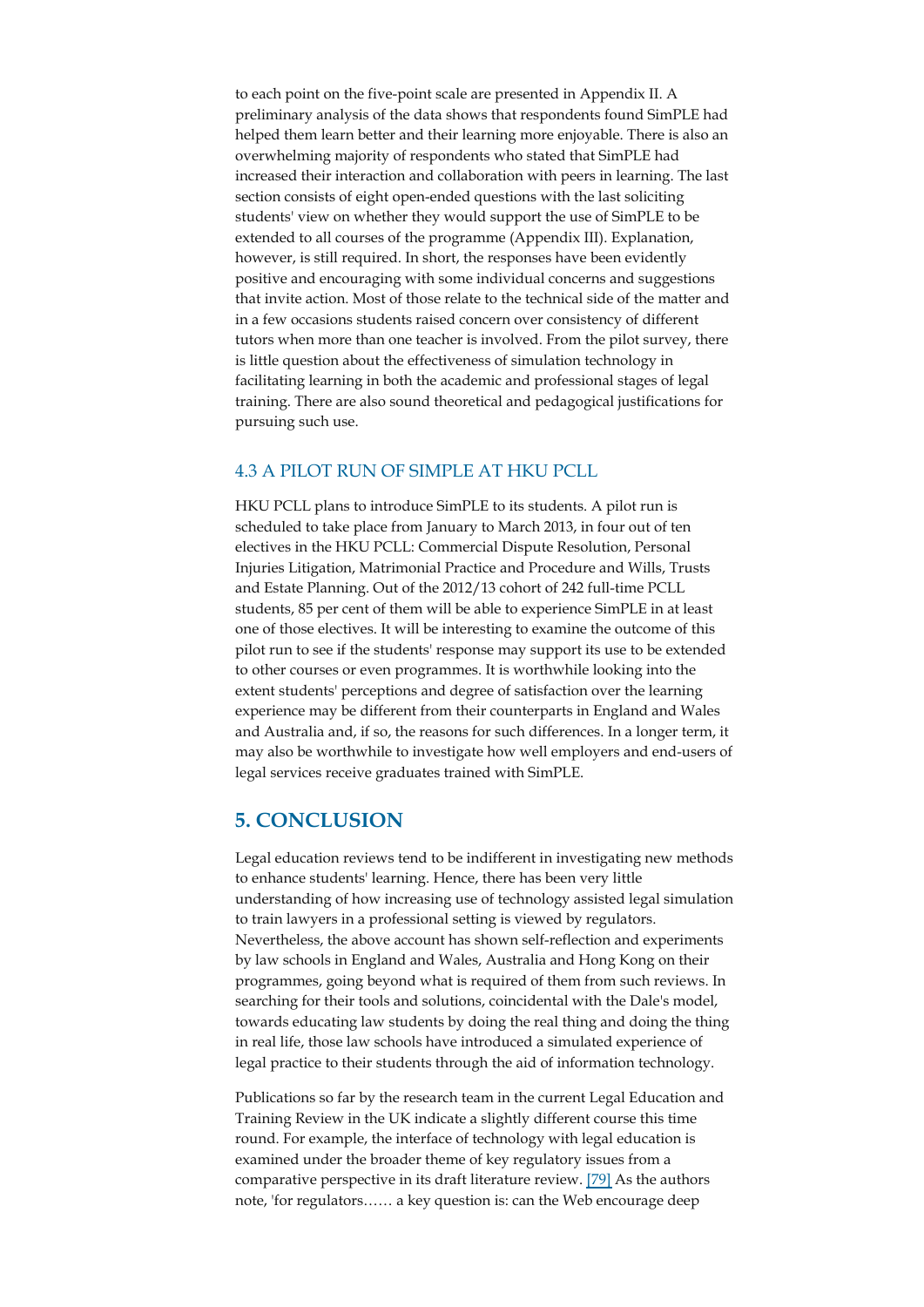learning amongst students? [80] In other words, how 'can regulators ensure that extensive multimedia and internetworked Applications will enhance the quality of student learning?' [81] While the remark is made in the context of distance learning, it can lead to a much wider impact on e-learning generally. The latest headline findings of the research team on workforce development, published on 26 November 2012, further indicate practitioners' increased awareness of changes of modes of service delivery: how rather than what. [82] Should the same paradigm shift not be relevant to the provision of legal education and training? It is hoped that its final report would shed more lights on how legal education and training could be enhanced through technology, internet or even social media. Any such recommendation may well have an impact on the legal profession in Hong Kong.

The pilot run of SimPLE at the HKU PCLL is just a small, and perhaps long overdue, step on the journey of enhancing the learning experience of legal education by using technology, internet and possibly social media. [83] It is also largely unknown whether the legal profession in Hong Kong, who are potential employers of PCLL graduates, may treat e-learning platforms such as SimPLE with scepticism. As one commentator aptly observed, in the US context:

'As ardently as law firm leaders and other practitioners say they want law schools to step up and better train lawyers, the legal hiring market has yet to signal that it recognizes the value of innovative teaching and curricula.' [84]

Even with careful planning, a critical mass of dedicated teachers and support from the university administration, it is hard to avoid learning from the inevitable errors. As compared with internship and clinical education, it is very likely that learners in web-based simulation platforms such as SimPLE, Second Life or alike may still find their experience different from those acquired from internship and legal clinic in terms of the realness of practitioner-client interaction. Nevertheless, the virtual space accommodates a larger group of learners interacting with imitated clients and other typical characters in a number of common legal transactions in a safe and simulated environment. The pilot test is, therefore, worth taking and may lead to one big leap in the history of legal education in Hong Kong, which in turn may have an impact on legal education and training in England and Wales and Australia.

Before any further step can be taken, a substantial amount of efforts and time are needed, at least in the case of Hong Kong, for legal educators to gain confidence and comfort in working with interactive e-learning platforms such as SimPLE in their law courses. With consistent positive feedback from a diverse group of students and hopefully their employers and end-users of their legal services, the legal profession in England and Wales, Australia and Hong Kong may be prepared to warm to, or at least show an interest in and remain open-minded to, more advanced innovative pedagogy and methods in the future.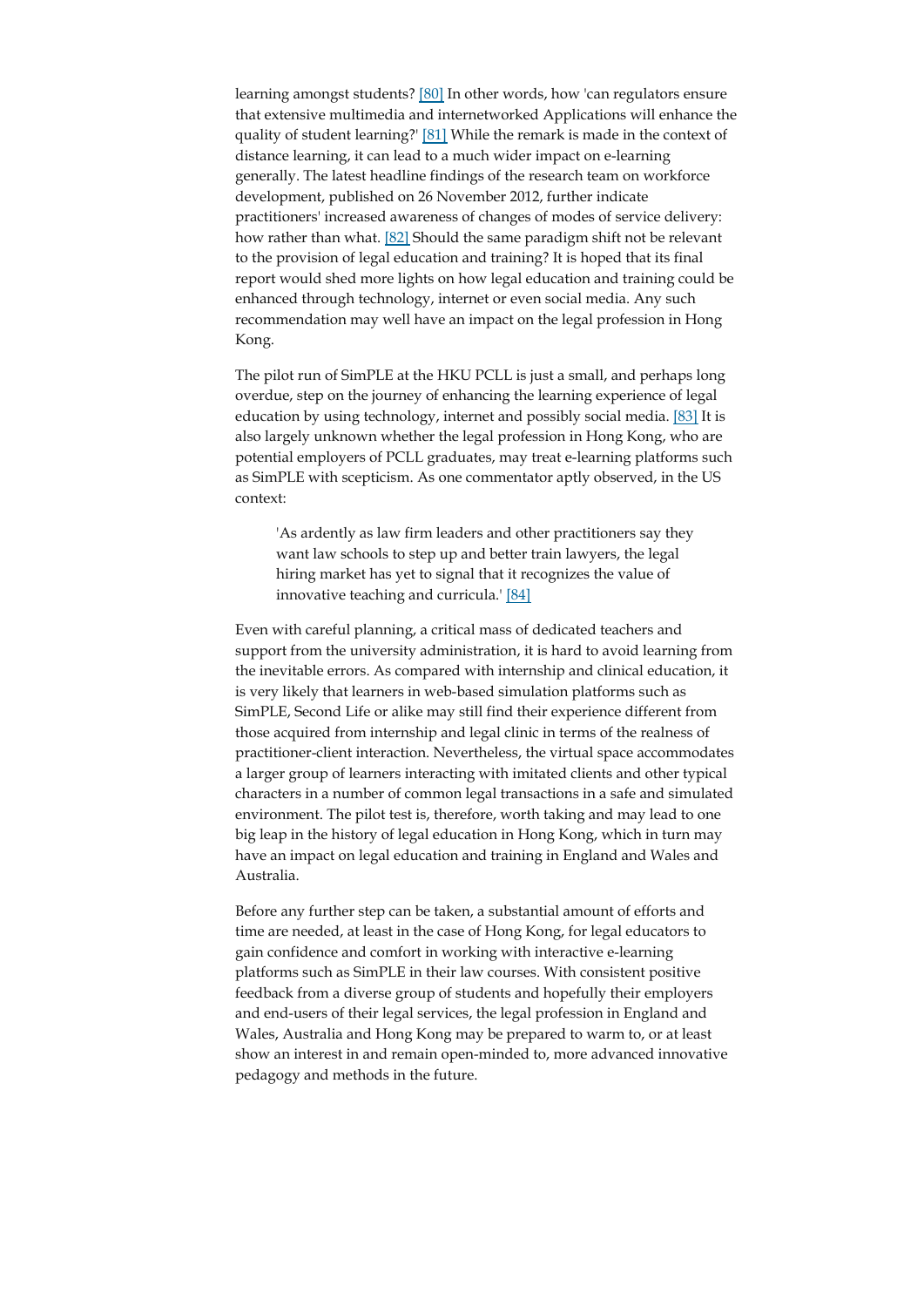# **APPENDIX I**

| Aspects                        |                               | No. of<br>recommendations |              |    |
|--------------------------------|-------------------------------|---------------------------|--------------|----|
| Language                       |                               |                           |              | 9  |
| English                        |                               | $8\,$                     |              |    |
| Chinese                        |                               | $\mathbf{1}$              |              |    |
| Academic Stage                 |                               |                           |              | 66 |
| Goals and Objectives           |                               |                           | $10\,$       |    |
| Structure                      |                               |                           | 21           |    |
|                                | Graduate Law                  | $\mathfrak{Z}$            |              |    |
|                                | four-year LLB                 | 5                         |              |    |
|                                | Double/combined               | 6                         |              |    |
|                                | five-year law and non<br>-law | 5                         |              |    |
|                                | five-year academic &<br>prof. | $\sqrt{2}$                |              |    |
| Funding                        |                               |                           | $\mathbf{1}$ |    |
| Knowledge Content              |                               |                           | $10\,$       |    |
| Teaching & Learning<br>Methods |                               |                           | 12           |    |
| Assessment                     |                               |                           | $10\,$       |    |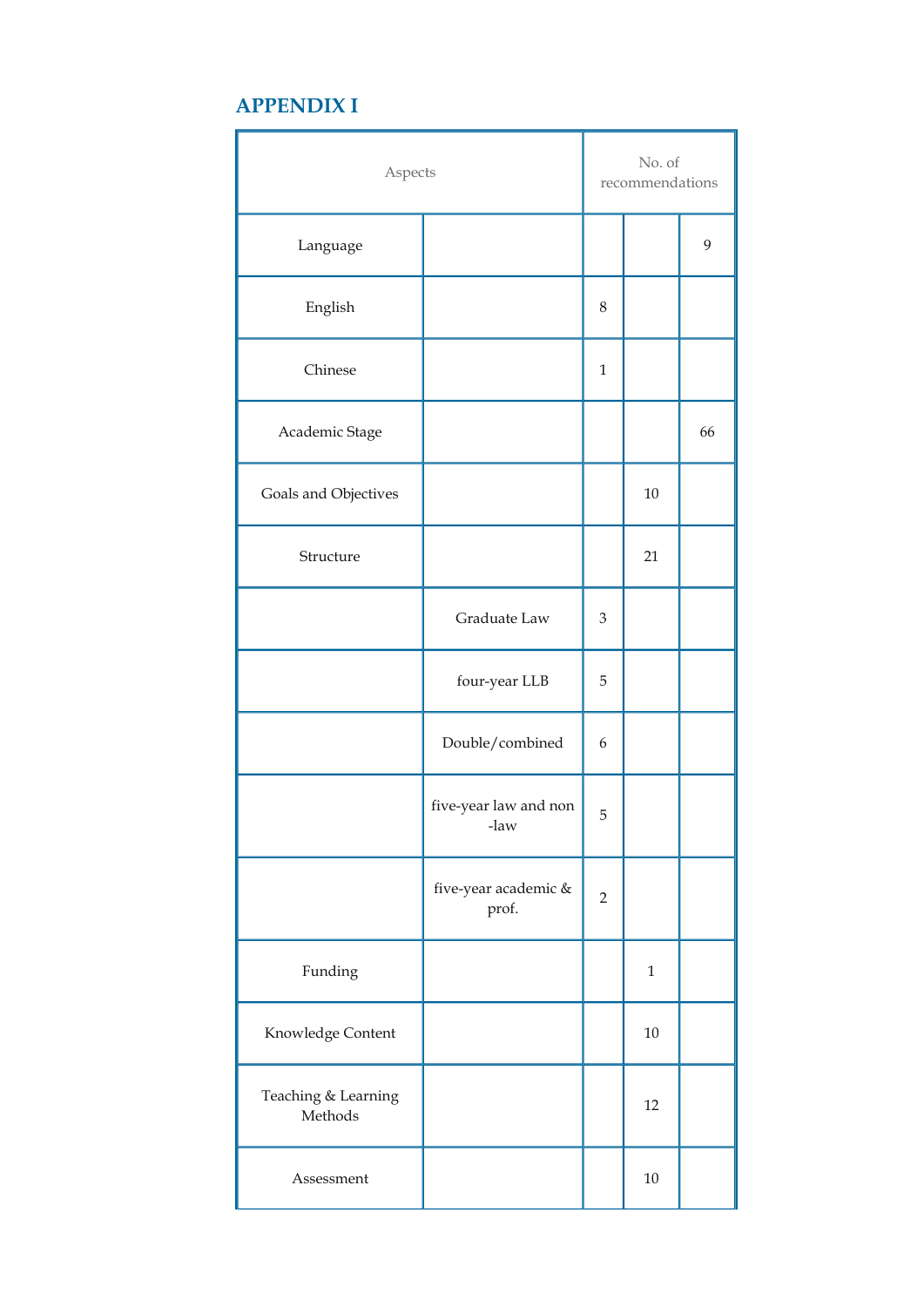| Part-time                    |                                 |                | $\mathbf{1}$ |    |
|------------------------------|---------------------------------|----------------|--------------|----|
| Balance between<br>providers |                                 |                | $\mathbf{1}$ |    |
| Vocational Stage             |                                 |                |              | 27 |
| $\ensuremath{\mathsf{PCLL}}$ |                                 |                | $\mathbf{1}$ |    |
| ${\rm LPC}$                  |                                 |                | 26           |    |
|                              | Generally                       | $\overline{2}$ |              |    |
|                              | Organization                    | 6              |              |    |
|                              | Entry Quota                     | $\mathbf{1}$   |              |    |
|                              | Premises                        | $\mathbf{1}$   |              |    |
|                              | <b>Establishment Grant</b>      | $\mathbf{1}$   |              |    |
|                              | Funding and Fees                | $\mathbf{1}$   |              |    |
|                              | Characteristics                 | 3              |              |    |
|                              | <b>Teaching Methods</b>         | $\mathbf{1}$   |              |    |
|                              | Curriculum                      | $\mathbf{1}$   |              |    |
|                              | On-job Training                 | $\mathbf{1}$   |              |    |
|                              | Teachers                        | $\overline{2}$ |              |    |
|                              | Initial Planning $\&$<br>Design | $\mathbf{1}$   |              |    |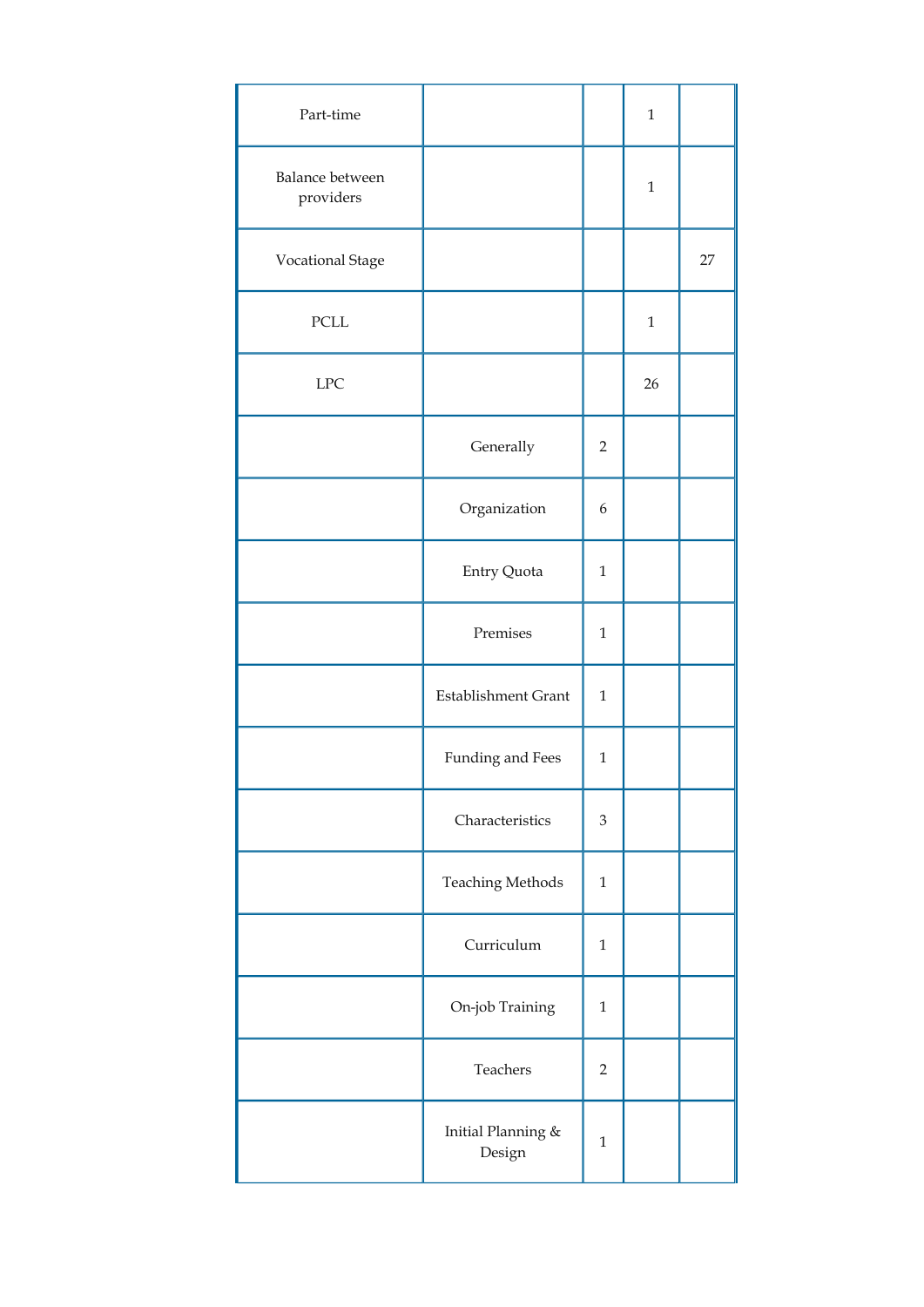|                                    | Common Core &<br>Options | $\mathbf 1$    |                |                  |
|------------------------------------|--------------------------|----------------|----------------|------------------|
|                                    | Modularization           | $\mathbf{1}$   |                |                  |
|                                    | Part-time Mode           | $\mathbf{1}$   |                |                  |
|                                    | Assessment               | $\overline{2}$ |                |                  |
| On-the-job training                |                          |                |                | 10               |
| Generally                          |                          |                | 6              |                  |
| Pupillage                          |                          |                | $\overline{2}$ |                  |
| <b>Trainee Solicitor Contracts</b> |                          |                | $\overline{2}$ |                  |
| Common Admission<br>Standard       |                          |                |                | 13               |
| Common Standard                    |                          |                | $\overline{2}$ |                  |
| Conversion Course                  |                          |                | 7              |                  |
| Overseas Lawyers Exam              |                          |                | $\overline{4}$ |                  |
| Academic Staff<br>Development      |                          |                |                | $\overline{4}$   |
| <b>Equity and Access</b>           |                          |                |                | $\boldsymbol{6}$ |
| Part-time Law Degree               |                          |                | $\mathbf{1}$   |                  |
| Places in Conversion<br>Course     |                          |                | $\mathbf{1}$   |                  |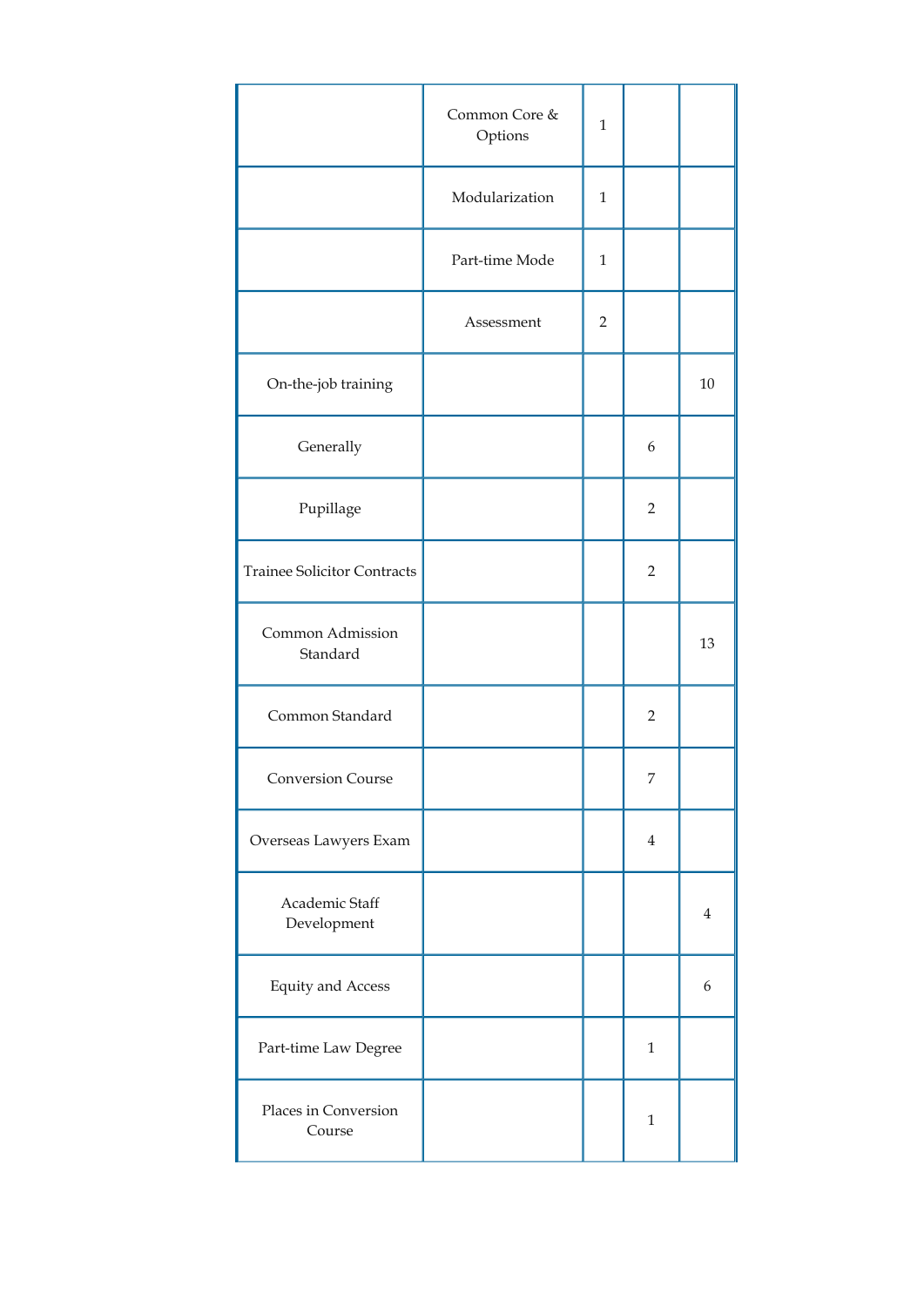| <b>Distance Education</b>                   |  | 1              |                |
|---------------------------------------------|--|----------------|----------------|
| Mature & non-law<br>graduates               |  | $\mathbf{1}$   |                |
| Scholarships & Bursaries                    |  | $\mathbf{1}$   |                |
| Artificial barriers /<br>bottlenecks        |  | $\mathbf{1}$   |                |
| Bar's Advanced Legal<br>Education           |  |                | $\overline{2}$ |
| Law Society's CPD                           |  |                | 5              |
| Mandatory CPD                               |  | $\mathbf{1}$   |                |
| Providers                                   |  | 1              |                |
| Accreditation                               |  | $\mathbf{1}$   |                |
| Model Curricula                             |  | $\mathbf{1}$   |                |
| Specialist Accreditation                    |  | $\mathbf{1}$   |                |
| Academy of Law                              |  |                | $\mathbf{1}$   |
| Place of Values in Legal<br>Education       |  |                | 11             |
| Culture of public service                   |  | $\mathbf{1}$   |                |
| Ethical capacity & social<br>responsibility |  | 8              |                |
| Knowledge Exchange                          |  | $\overline{2}$ |                |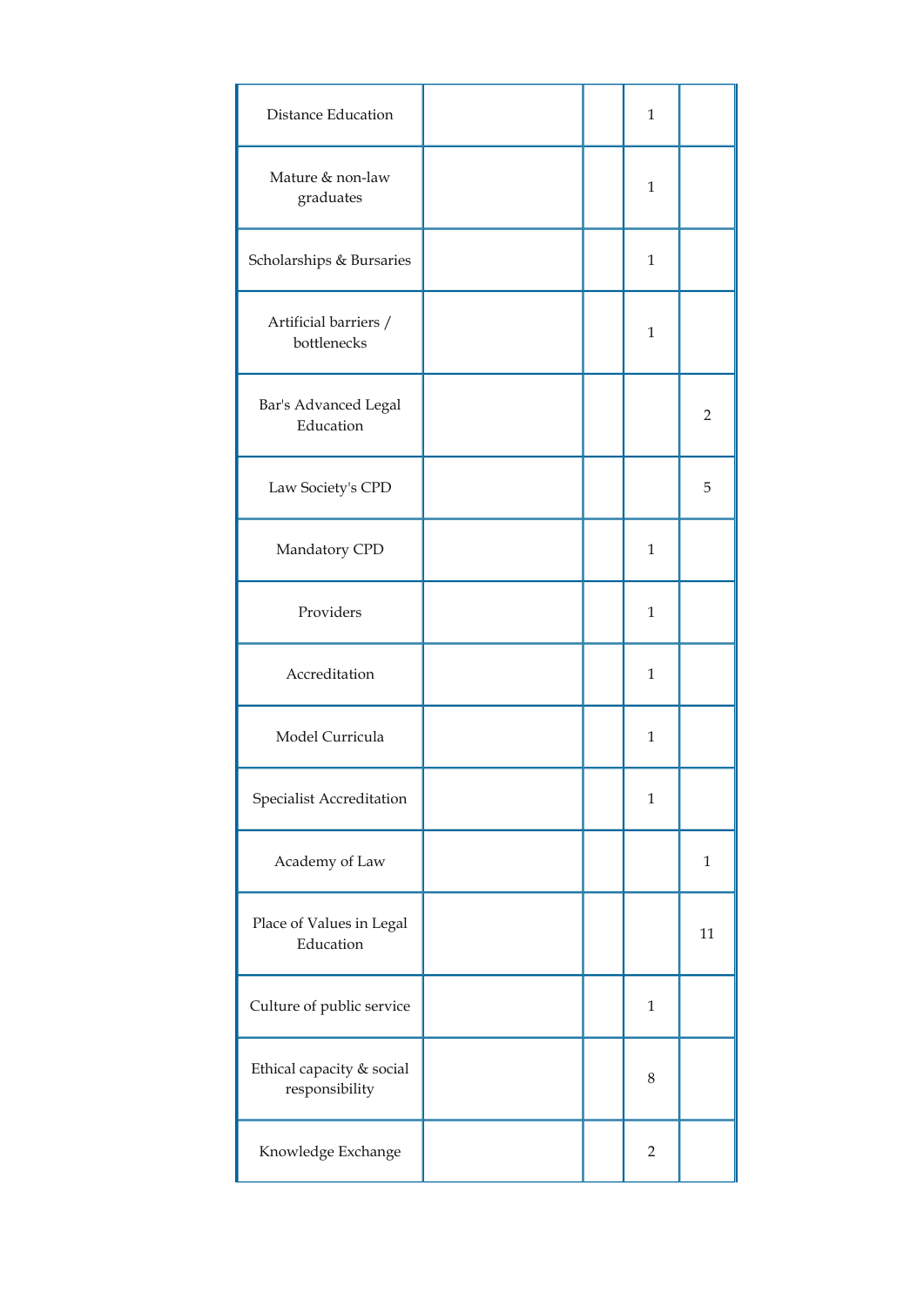| Legal Qualifying Council |  |              | 6 |
|--------------------------|--|--------------|---|
| General                  |  | 3            |   |
| Powers                   |  | 1            |   |
| Composition              |  | $\mathbf{1}$ |   |
| Public accountability    |  | 1            |   |

# **APPENDIX II**

## SELF-ASSESSMENT

The simulation platform used in this course has:

|                                                                                                         | (a)<br>Strongly<br>Disagree | (b)<br>Disagree | (c)<br>Neutral | (d)<br>Agree | (e)<br>Strongly<br>Agree |
|---------------------------------------------------------------------------------------------------------|-----------------------------|-----------------|----------------|--------------|--------------------------|
| 1. Increased my<br>interaction with<br>teachers in class and<br>online                                  | $\mathbf{0}$                | $\overline{2}$  | 7              | 11           | 6                        |
| 2. Increased my<br>interaction and<br>collaboration with<br>my peers in learning<br>in class and online | $\mathbf{0}$                | $\mathbf{0}$    | $\overline{2}$ | 6            | 18                       |
| 3. Facilitated timely<br>feedback from<br>teachers                                                      | $\mathbf{1}$                | $\mathbf{1}$    | 3              | 12           | 9                        |
| 4. Increased my<br>interest in the subject                                                              | $\boldsymbol{0}$            | $\theta$        | 3              | 13           | 10                       |
| 5. Made it more<br>enjoyable for me to<br>learn                                                         | $\Omega$                    | $\Omega$        | 1              | 14           | 11                       |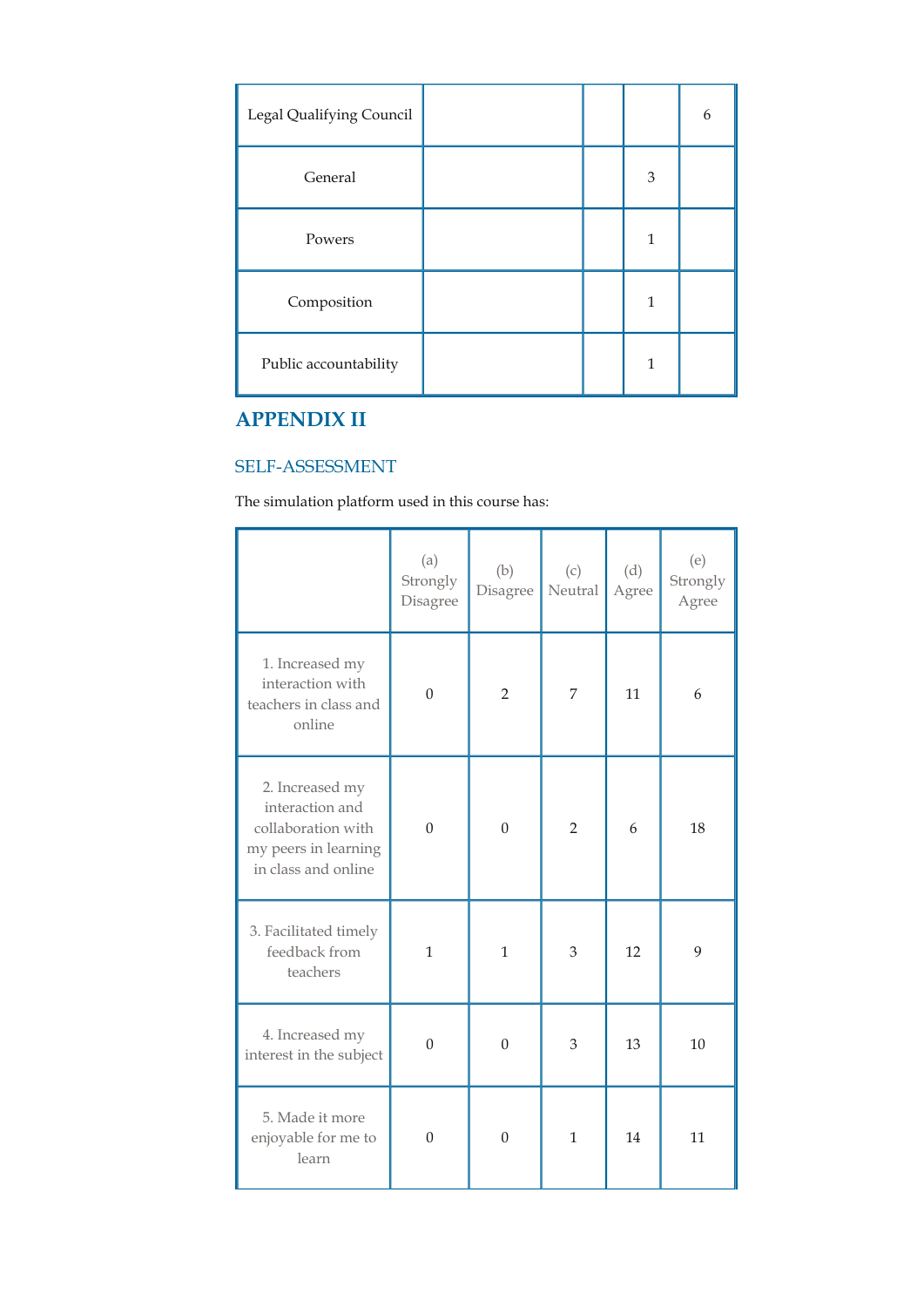| 6. Helped me learn<br>better |  |  |  |  |  |
|------------------------------|--|--|--|--|--|
|------------------------------|--|--|--|--|--|

### PEER-ASSESSMENT

The simulation platform in this course has:

|                                                                                         | (a)<br>Strongly<br>Disagree | (b)<br>Disagree  | (c)<br>Neutral | (d)<br>Agree | (e)<br>Strongly<br>Agree |
|-----------------------------------------------------------------------------------------|-----------------------------|------------------|----------------|--------------|--------------------------|
| 1. Increased our<br>interaction with<br>teachers                                        | $\mathbf{0}$                | $\overline{2}$   | 9              | 9            | 6                        |
| 2. Increased our<br>interaction and<br>collaboration in<br>learning within the<br>group | $\boldsymbol{0}$            | $\mathbf{0}$     | $\mathbf{1}$   | 11           | 14                       |
| 3. Facilitated timely<br>feedback from<br>teachers                                      | $\overline{0}$              | $\mathbf{1}$     | 5              | 14           | 6                        |
| 4. Increased our<br>interest in the<br>subject                                          | $\mathbf{0}$                | $\theta$         | 5              | 13           | 8                        |
| 5. Made it more<br>enjoyable for us to<br>learn as a group                              | $\mathbf{0}$                | 1                | $\overline{2}$ | 9            | 14                       |
| 6. Helped us as a<br>group to learn better                                              | $\boldsymbol{0}$            | $\boldsymbol{0}$ | $\mathbf{1}$   | 8            | 17                       |

## **APPENDIX III**

- What do you think your lecturer was hoping to achieve by asking you 1. to learn this course through the simulation platform? Do you think he/she made this clear to you at the beginning of the course?
- What did you actually do in this course with the simulation platform? 2. How did you use this opportunity? What was the most important thing for you?
- What difficulty did you have in learning this course through the 3.simulation platform? Did you manage to resolve it and if so, how?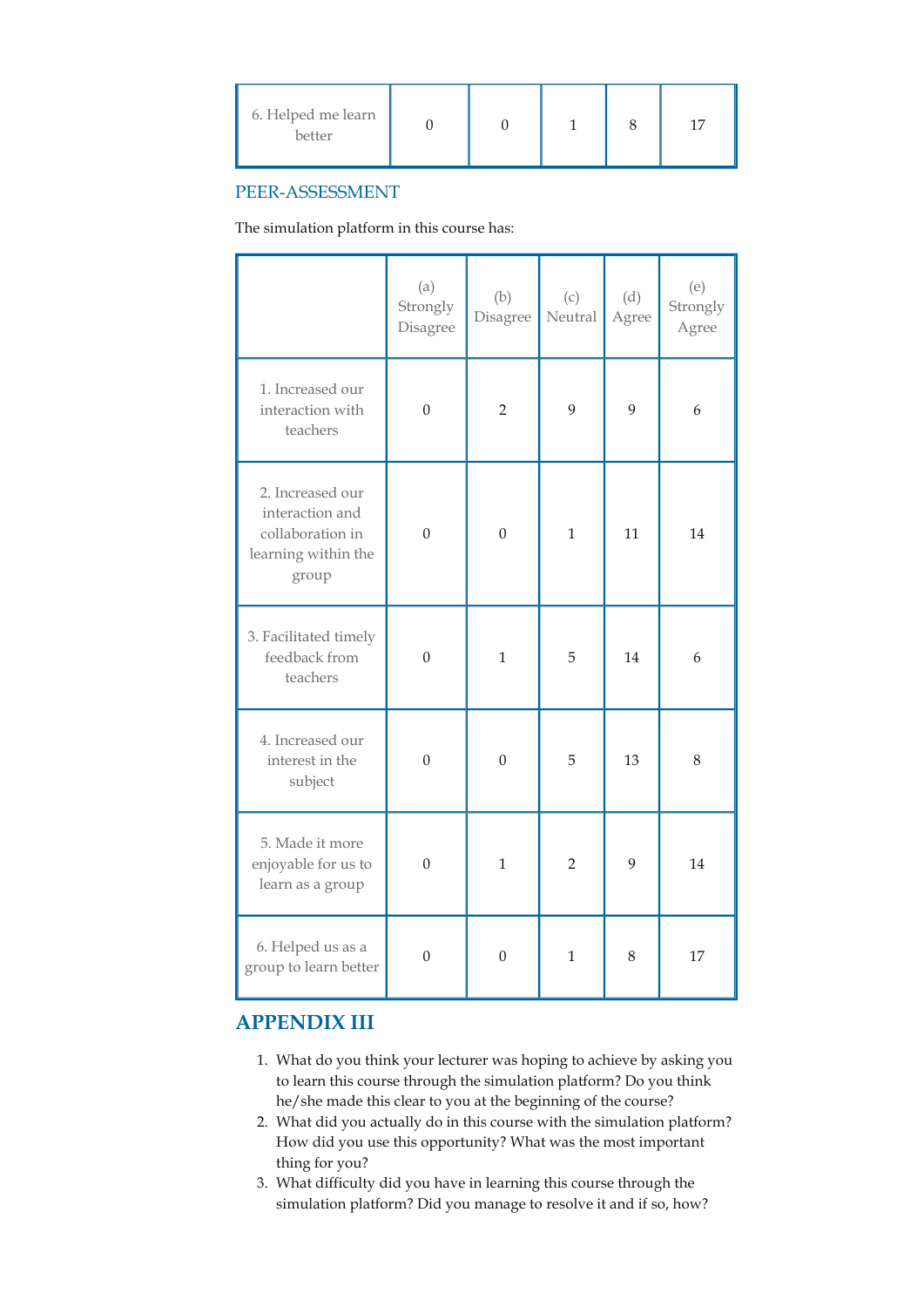- 4. In what ways did the simulation platform help you to learn in this course? How helpful were they? If they were not helpful, why was that so?
- 5. Did you find the simulation platform helped you to prepare yourself to be a legal practitioner? If so, in what ways? If not helpful, why was that so?
- What are you proud about in the work you produced on the 6. simulation platform?
- What things do you think your lecturer can do to make the simulation 7. platform more effective for future students of this course?
- Would you support the use of the simulation platform in this course to 8. be extended to all courses in the programme? Why or why not?

[1] Wilson Chow is Associate Professor and former Head of Department of Professional Legal Education, Faculty of Law, The University of Hong Kong. Part of this article is based on the authors' earlier presentation on the subject matter: "Is E-Learning a Boon to Provision of Professional Legal Education or a Mere Fad?" (with Hotten, K and Jen, J), in the Australasian Professional Legal Education Council Conference, Sydney, 10-12 November 2011. The authors would like to thank the reviewer and the editor for their comments and suggestions for revision. They are also greatly indebted to the assistance offered by Dr Michael Ng, Assistant Professor, Department of Professional Legal Education, Faculty of Law, The University of Hong Kong, during the revision process

[2] Firew Tiba is Lecturer, School of Law, Deakin University, Australia and formerly Post-Doctoral Fellow, Department of Professional Legal Education, Faculty of Law, The University of Hong Kong.

[3] Redmond, P and Roper, C (2001), Legal Education and Training in Hong Kong: Preliminary Review - Report of the Consultants (also known as 'Redmond-Roper Report'), 328.

[4] The Committee on Legal Education (1971), Report, (Cmnd 4595, HMSO, London).

[5] Barker, D (2005), 'Legal Education in the Commonwealth', [2005] ALRS 3. See the same also for a pre-Ormrod account.

[6] Twining, W (1994), Blackstone's Tower (London: Sweet & Maxwell) 36.

[7] The Royal Commission of Legal Service (1979), Final Report (Cmnd 7468, HMSO, London).

[8] The Royal Commission of Legal Service (1979), Final Report (Cmnd 7468, HMSO, London) at paragraph 39.44. See further Wu, R (2004), 'Reform of Professional Legal Education at the University of Hong Kong' Legal Education Review, Vol. 14(2), 153.

[9] The Committee on the Future of the Legal Profession (1988), A Time for Change (General Council of the Bar and the Law Society).

[10] The Committee on the Future of the Legal Profession (1988), A Time for Change (General Council of the Bar and the Law Society) at Chapter 14.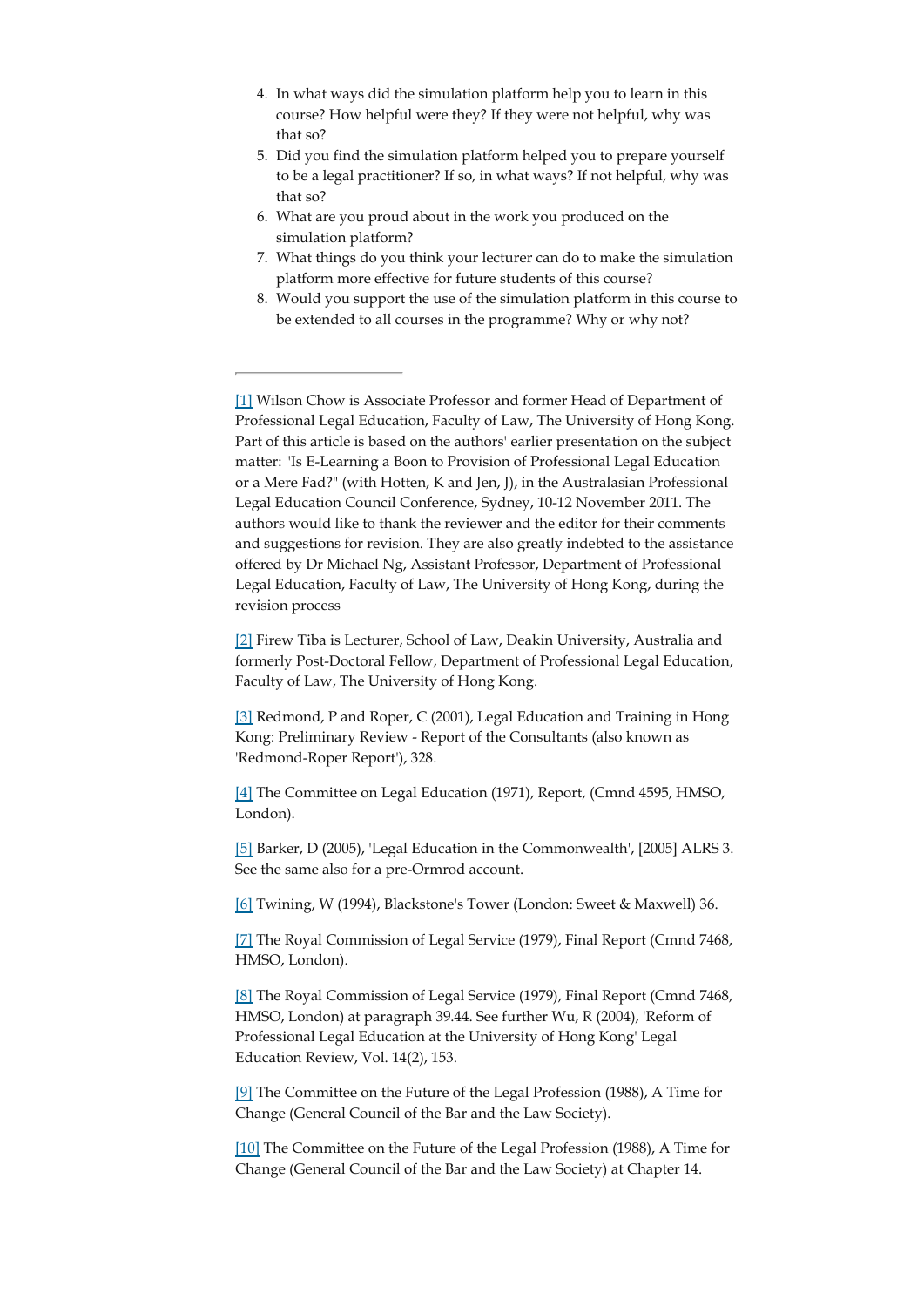[11] Barker, D (2005), 'Legal Education in the Commonwealth' [2005] ALRS 3. Also see Halpin, A and Palmer, P (1996), 'Acquiring Values' New Law Journal, Vol 146 No. 6760, 1357-58.

[12] See Webb, J (2006), 'The LPC is Dead... Long Live the LPC', Direction (Autumn 2006), Editorial.

[13] See generally for part-time training contracts: http://www.lawsociety.org.uk/careers/becoming-a-solicitor/trainingcontracts/ (last visited on 5 December 2012).

[14] See http://letr.org.uk/infobox/approach (last visited on 5 December 2012). The seven questions are: (1) What are the skills/knowledge/experience currently required by the legal services sector? (2) What skills/knowledge/experience will be required by the legal services sector in 2020? (3) What kind of legal education and training (LET) system(s) will deliver the regulatory objectives of the Legal Services Act? (4) What kind of LET system(s) will promote flexibility, social mobility and diversity? (5) What will be required to ensure the responsiveness of the LET system to emerging needs? (6) What scope is there to move towards sector-wide outcomes/activity-based regulation? (7) What need is there (if any) for extension of regulation to currently non-regulated groups? Note: not intended to preclude consideration of the need (if any) to deregulate or otherwise revise the form or intensity of regulation of any part of the LET system.

[15] Barker, D (2005), 'Legal Education in the Commonwealth' [2005] ALRS 3.

[16] Chief Justice French, R, AC (2011), **'**Legal Education in Australia- A Never Ending Story', Australian Law Teachers' Association Conference, Brisbane, 4 July 2011, 19, available at

http://www.hcourt.gov.au/assets/publications/speeches/currentjustices/frenchcj/frenchcj04july11.pdf (last visited on 5 December 2012).

[17] Chief Justice French, R, AC (2011), **'**Legal Education in Australia- A Never Ending Story', Australian Law Teachers' Association Conference, Brisbane, 4 July 2011, 19, available at

http://www.hcourt.gov.au/assets/publications/speeches/currentjustices/frenchcj/frenchcj04july11.pdf (last visited on 5 December 2012).

[18] Chief Justice French, R, AC (2011), **'**Legal Education in Australia- A Never Ending Story', Australian Law Teachers' Association Conference, Brisbane, 4 July 2011, 19, available at

http://www.hcourt.gov.au/assets/publications/speeches/currentjustices/frenchcj/frenchcj04july11.pdf (last visited on 5 December 2012).

[19] Chief Justice French, R, AC (2011), **'**Legal Education in Australia- A Never Ending Story', Australian Law Teachers' Association Conference, Brisbane, 4 July 2011, 19, available at

http://www.hcourt.gov.au/assets/publications/speeches/currentjustices/frenchcj/frenchcj04july11.pdf (last visited on 5 December 2012).

[20] Langley, F (1985-1986), 'Preparing for the Practice of the Law: Post-Graduate Pre-Admission Training in Australia', Journal of Professional Legal Education, Vol 3, p.81.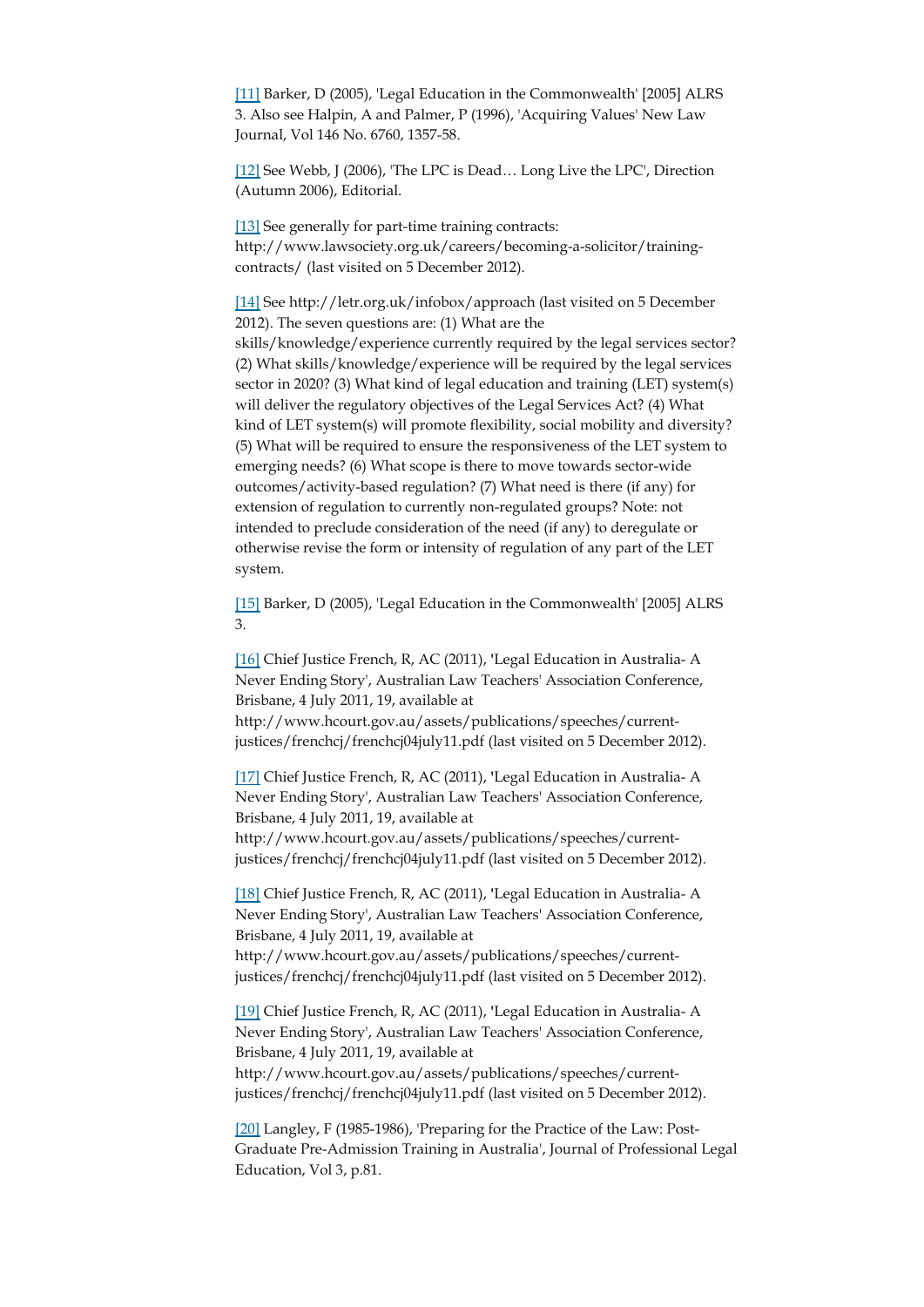[21] Langley, F (1985-1986), 'Preparing for the Practice of the Law: Post-Graduate Pre-Admission Training in Australia', Journal of Professional Legal Education, Vol 3, p.81.

[22] For instance, the Leo Cussen Institute in Victoria; see further http://www.leocussen.vic.edu.au/cb\_pages/ptc\_course\_structure.php (last visited on 5 December 2012).

[23] 'National Legal Profession Reform- Background Information' available at

http://www.lawlink.nsw.gov.au/lawlink/Corporate/ll\_corporate.nsf/pages/lpr\_backgrou (last visited on 5 December 2012).

[24] 'Council of Australian Governments (COAG) National Legal Profession Reform', available at http://www.lawlink.nsw.gov.au/Lawlink/Corporate/ll\_corporate.nsf/pages/lpr\_index (last visited on 5 December 2012).

[25] Redmond, P and Roper, C (2001), Redmond-Roper Report, 11.

[26] See Section 2.1. More generally on the history of the development at HKU of the LLB and PCLL programmes see Evans, D M E (1989), 'Taken at the flood: Hong Kong's first law school' in Wacks, R (ed) The Future of Legal Education and the Legal Profession in Hong Kong, 23-24. The other two law schools in Hong Kong are with the City University of Hong Kong (CityU) since 1987 and the Chinese University of Hong Kong (CUHK) since 2004.

[27] Those graduates of non-HK universities must now show competencies in certain core and HK law-specific subjects by having those courses included in their qualifying programme or by taking a centrallyadministered exam. See further www.pcea.com.hk.

[28] Redmond, P and Roper, C (2001), Redmond-Roper Report, 3.

[29] Redmond, P (then Dean of Law, UNSW) and Roper, C (former Director of the Centre of Legal Education and then Director of the College of Law Alliance, Australia.

[30] A compilation of all recommendations can be found in Redmond, P and Roper, C (2001), Redmond-Roper Report, 349-367.

[31] Highlighted in bold in Appendix I. See further, Redmond, P and Roper, C (2001), Redmond-Roper Report,,355 , Recommendations No. 52 to 63, some of them are being referred to in the text.

[32] Redmond, P and Roper, C (2001), Redmond-Roper Report, 355, Recommendation 58.

[33] Redmond, P and Roper, C (2001), Redmond-Roper Report, 355, Recommendation 57.

[34] Redmond, P and Roper, C (2001), Redmond-Roper Report, 355, Recommendation 63.

[35] Redmond, P and Roper, C (2001), Redmond-Roper Report, 356-358, Recommendations 76-81 and 90-91.

[36] Redmond, P and Roper, C (2001), Redmond-Roper Report, 358, Recommendation 92.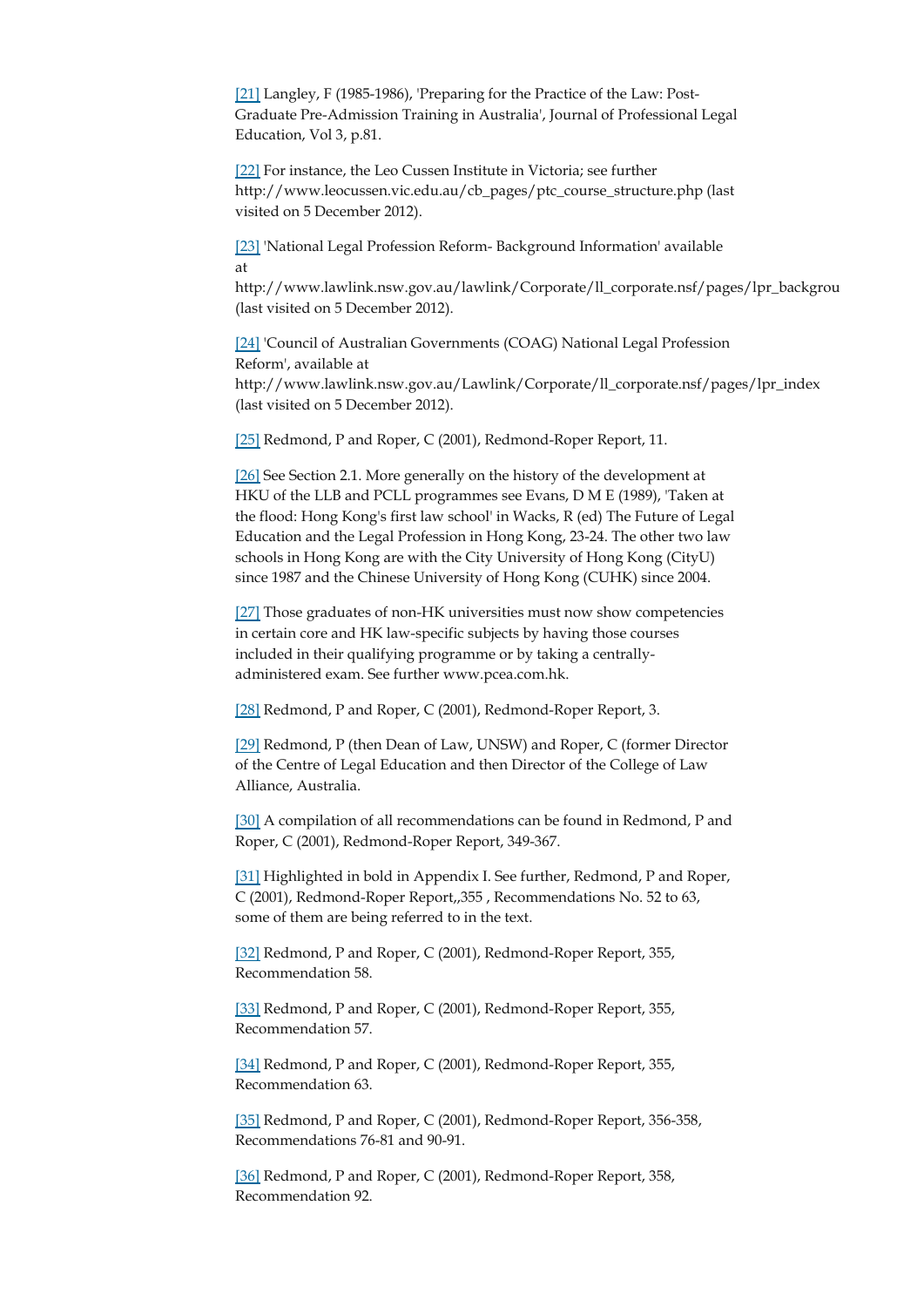[37] O'Brien, M T (2011), 'Walking the Walk: Using Student -Faculty Dialogue to Change an Adversarial Curriculum', Journal of the 2010, 5-1986), Vol 3, p.Australasian Law Teachers Association, 129-130.

[38] Dale, E. (1969), Audiovisual Methods in Teaching, 128. For a general discussion, including misconceptions, misinterpretation, echoes and support, of the theory, see further, for example, Chow, W W S, Tiba, F, Hotten, K and Jen, J (2011) 'Is E-Learning a Boon to Provision of Professional Legal Education or a Mere Fad?', the Australasian Professional Legal Education Council Conference, Sydney, 10-12 November 2011 (document on authors' file).

[39] Lalley. J P and Miller, R H (2007), 'The Learning Pyramid: Does it Point Teachers in the Right Direction?', Education, Vol. 128(1), 64-79, at 69-70.

[40] Readers may note that in Dale's time, technology had not been so advanced for any simulated learning platform or environment in the online virtual world.

[41] See discussion in Sections 4.3 and 4.4 below.

[42] Sullivan, W M, et al (2007), Educating Lawyers: Preparation for the Profession of Law (The Carnegie Foundation for the Advancement of Teaching), 6.

[43] Yih, D (2009), 'Becoming a Lawyer in Hong Kong', powerpoint presentation (7 September 2009), slide 16, available at http://stu.hksyu.edu/~lb/dieter.ppt (last visited on 5 December 2012).

[44] Yih, D (2009), 'Becoming a Lawyer in Hong Kong', powerpoint presentation (7 September 2009), slide 16, available at http://stu.hksyu.edu/~lb/dieter.ppt (last visited on 5 December 2012).

[45] See Law List: www.hklawsoc.org.hk/pub\_e/memberlaw list/mem\_firm.asp (accessed and manually worked out the percentage by browsing the profile of all those firms on 5 December 2012).

[46] Law List: www.hklawsoc.org.hk/pub\_e/memberlaw list/mem\_firm.asp (accessed and manually worked out the percentage by browsing the profile of all those firms on5 December 2012). As of 31 December 2011, 42 per cent of those firms did not have any legally qualified person other than the sole proprietors: http://www.hklawsoc.org.hk/pub\_e/about/default.asp#profileprofession (last accessed on 5 December 2012).

[47] See Minimum Wage Ordinance (Chapter 608, Laws of Hong Kong) section 2 for definition of 'student intern' and section 3 the exemption for 'work experience student'. For explanation, see: http://www.labour.gov.hk/eng/news/pdf/Notes\_for\_Student\_Employees\_and\_Employer (last visited on 5 December 2012).

[48] HKU Faculty of Law Newsletter, 2011 Autumn, 15 (document on authors' file).

[49] For example, from 2002 to 2006, eight leading City of London firms worked with three LPC providers on a distinct 'City LPC' and subsequently in 2006 five members of them sent all of their trainees to study a new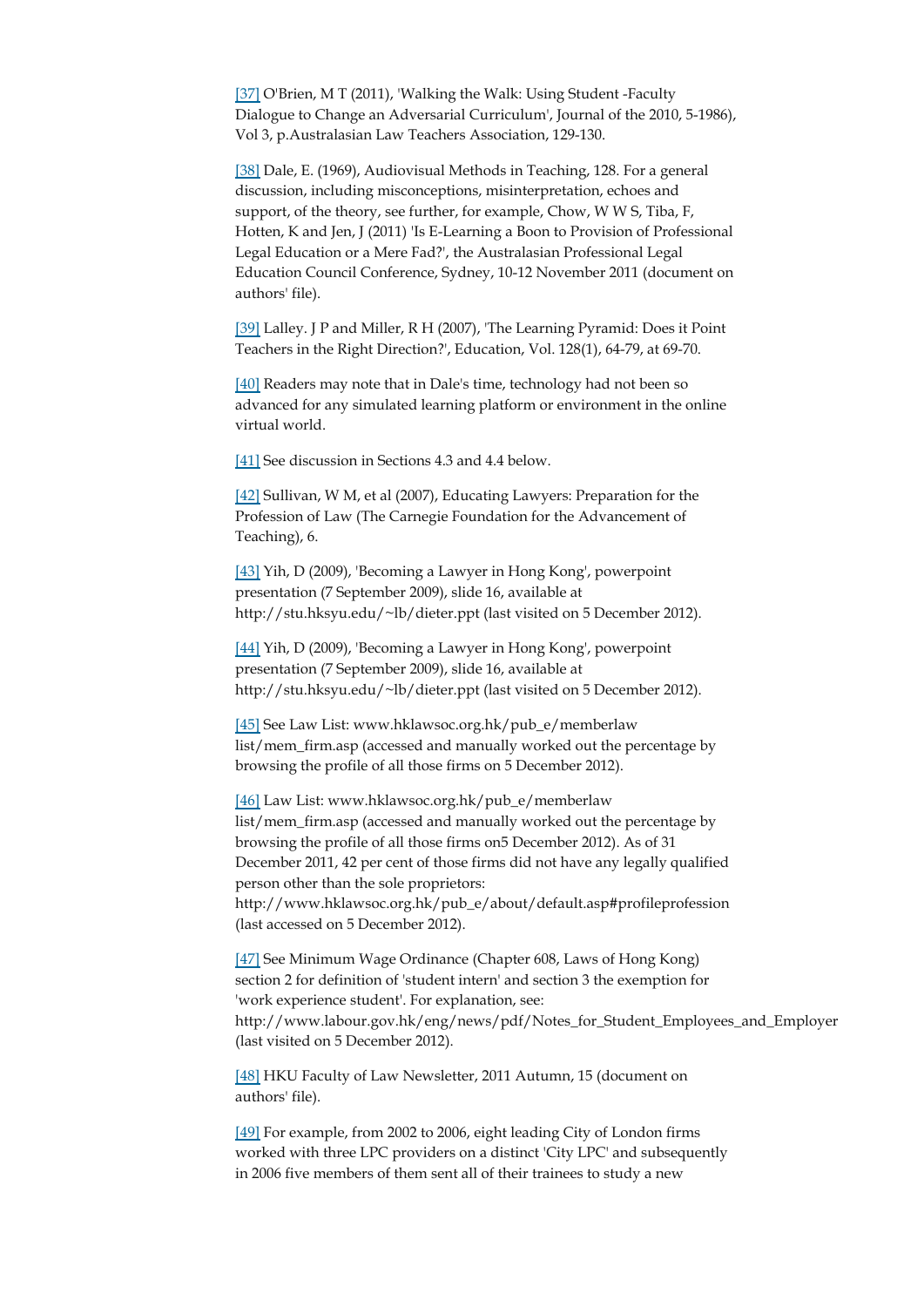'enhanced' LPC with a 'MBA style' approach at BPP Law School while the other three sent trainees to study a specialized LPC at the College of Law.

[50] As it currently stands, the HKU PCLL curriculum is broadly divided into (i) Compulsory Core Practice Areas: Civil Litigation, Criminal Litigation; Corporate and Commercial Transactions I; and Property Transactions I and (ii) Elective Practice Areas, of which three must be selected by candidates: Trial Advocacy (which is made compulsory for students who intend to join the Hong Kong Bar); Commercial Dispute Resolution; Personal Injury Litigation; Matrimonial Practice and Procedure; Property Litigation; Corporate and Commercial Transactions II; Property Transactions II; Listed Companies; China Practice, Wills, Trusts and Estate Planning, Use of Chinese in Legal Practice and Mediation in Chinese. While professional ethics and tax issues are taught pervasively, Professional Practice and Management is discretely taught and assessed as another compulsory component.

[51] Chow, W W S, Wu, R W S and Chan, F W H (2006), 'Developing Active Learning of Skills in Professional Legal Education: From Theory to Ethnography', Asian Journal of Comparative Law, Vol.1 Issue 1, 6.

[52] Findings were presented by way of a conference paper: Chow, W W S, Chan, F W H, Dilena, M, Wu, R W S and Young, Y Y K (2007) 'Evaluation of skills and problem-based learning: transitional phase for professional legal education in Hong Kong', the Redesigning Pedagogy: Culture, Knowledge and Understanding Conference 2007, National Institute of Education, Singapore, 28 - 30 May 2007.

[53] Jen, J (2009), The University of Hong Kong PCLL 2008-2009 Curriculum Review Report (document on authors' file).

[54] J Jen, J (2009), The University of Hong Kong PCLL 2008-2009 Curriculum Review Report, paragraph 31 (document on authors' file).

[55] Peter Honey, P (2001), 'E-learning: a performance appraisal and some suggestions for improvement', The Learning Organization, Vol. 8 No. 5, 200- 202.

[56] Peter Honey, P (2001), 'E-learning: a performance appraisal and some suggestions for improvement', The Learning Organization, Vol. 8 No. 5, 200- 202.

[57] For examples, mock trials, moot court competitions, negotiations, client interviewing and the like are widely used.

[58] For examples, specific skills such as drafting and legal writing as well as soft skills such as time management, team work and communication skills.

[59] http://www.ukcle.ac.uk/projects/past-projects/tle/ (last visited on 5 December 2012). The five law schools are, in addition to the Glasgow Graduate School of Law, the University of Glamorgan, University of Warwick, University of Stirling and the University of the West of England.

[60] http://www.ukcle.ac.uk/projects/past-projects/tle/ (last visited on 5 December 2012): feedback from each law school can be accessed by clicking on the names of the schools.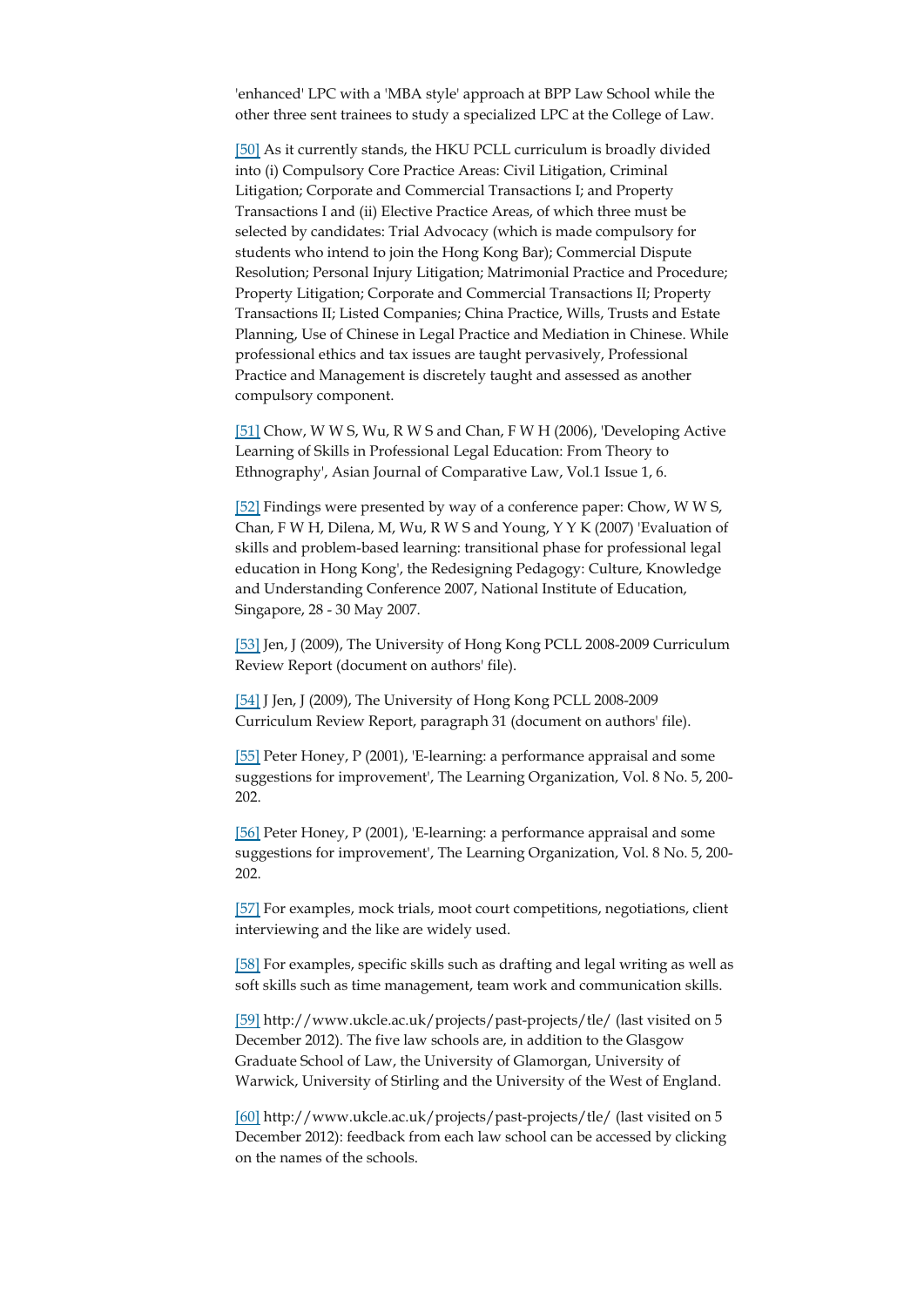[61] Moodle is an open source learning management system that educators can use to create "effective online learning sites": http://moodle.org.

[62] Knight, A and Busch, F (2009), 'The Development of an Integrated Learning Environment', the Australasian Society for Computers in Learning in Tertiary Education (ascilite) Conference, Auckland.

[63] For a list of educational institutions that have registered as participating in Second Life see:

http://wiki.secondlife.com/wiki/Second\_Life\_Education\_Directory (last visited on 5 December 2012).

[64] http://www.secondlife.com

[65] The course entitled "CyberOne: Law in the Court of Public Opinion" is offered by Professor Charles Nesson, Co-founder of the Berkman Center and Rebecca Nesson. See the website of the Course at http://blogs.law.harvard.edu/cyberone/ (last visited on 5 December 2012).

[66] Butler, D (2010), 'Entry into Vallhalla: Contextualising the Learning of Legal Ethics Through the Use of Second Life Machnima', Legal Education Review, Vol. 20, No 1/2, 85-108.

[67] Ireland, J, Sanson, M and Rogers, P (2010), 'Virtual Moot Court: A Pilot Study', Journal of the Australasian Law Teachers Association, Vol. 3 (1&2), 1.

[68] http://www.mayo.edu/cme/files/dmFile/2012R050-secondlife.pdf (last visited on 5 December 2012).

[69] http://www1.imperial.ac.uk/medicine/teaching/elearning/secondlife (last visited on 5 December 2012).

[70] However, it is understood that there has not been any central development or support for the project there since February 2012: http://www.gcu.ac.uk/cuthere/index.html (last visited on 24 March 2012).

[71] http://coresl.edc.polyu.edu.hk/about.html (last visited on 5 December 2012); the project is being supported by a joint effort with staff from the Department of Applied Social Sciences (APSS), the Department of Computing, the School of Hotel and Tourism Management (SHTM), the School of Design (SD), and the Pao Yue-kong library.

[72] http://coresl.edc.polyu.edu.hk/about.html (last visited on 5 December 2012).

[73] Source: Knutzen, B, Faculty of Education, HKU, formerly Educational Development Officer, Lingnan University.

[74] The website which is password protected serves a number of functions but mainly (a) as a repository of learning materials and (b) a communication facility for students, teachers and administrators.

[75] For characteristics of this generation, see generally Jorgensen, B (2003), 'Baby Boomers, Generation X and Generation Y: Policy Implications for Defence Forces in the Modern Era', Foresight, Vol. 4, No. 4, 43. For a thought provoking discussion of generation Y in a law firm context in the United States, see Dayton, A (2009), 'Why partners do not understand generation Y', available at http://adriandayton.com/2009/05/why-partners-dontunderstand-generation-y/ (last visited on5 December 2012).